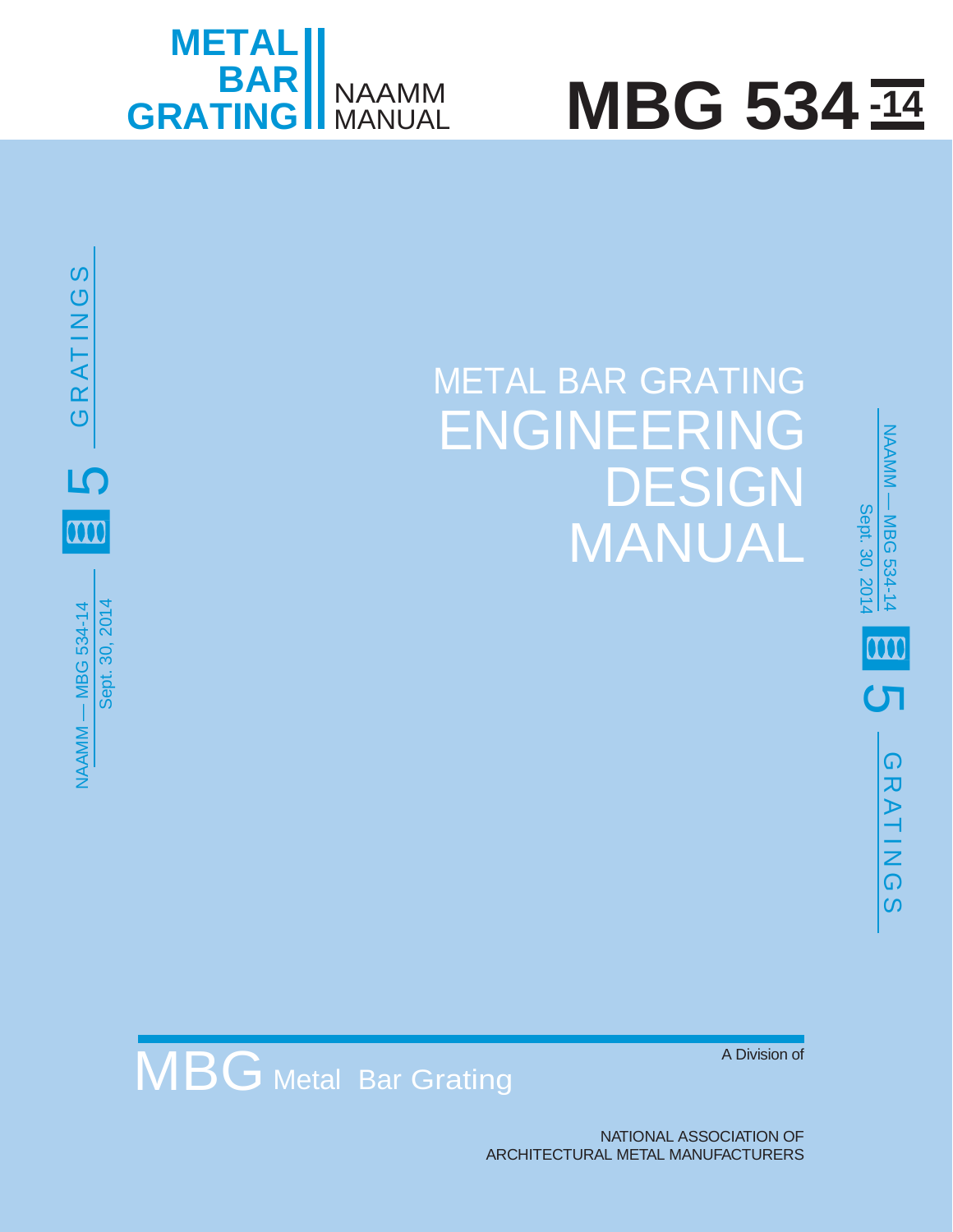This manual was developed by representative members of the Metal Bar Grating Division (MBG) of the National Association of Architectural Metal Manufacturers (NAAMM) to provide their opinion and guidance on the procedures used in design calculations for metal bar grating. This manual contains advisory information only and is published as a public service by NAAMM. NAAMM disclaims all liability of any kind for the use, application or adaptation of material published in this manual.

Copyright © 2014 National Association of Architectural Metal Manufacturers All Rights Reserved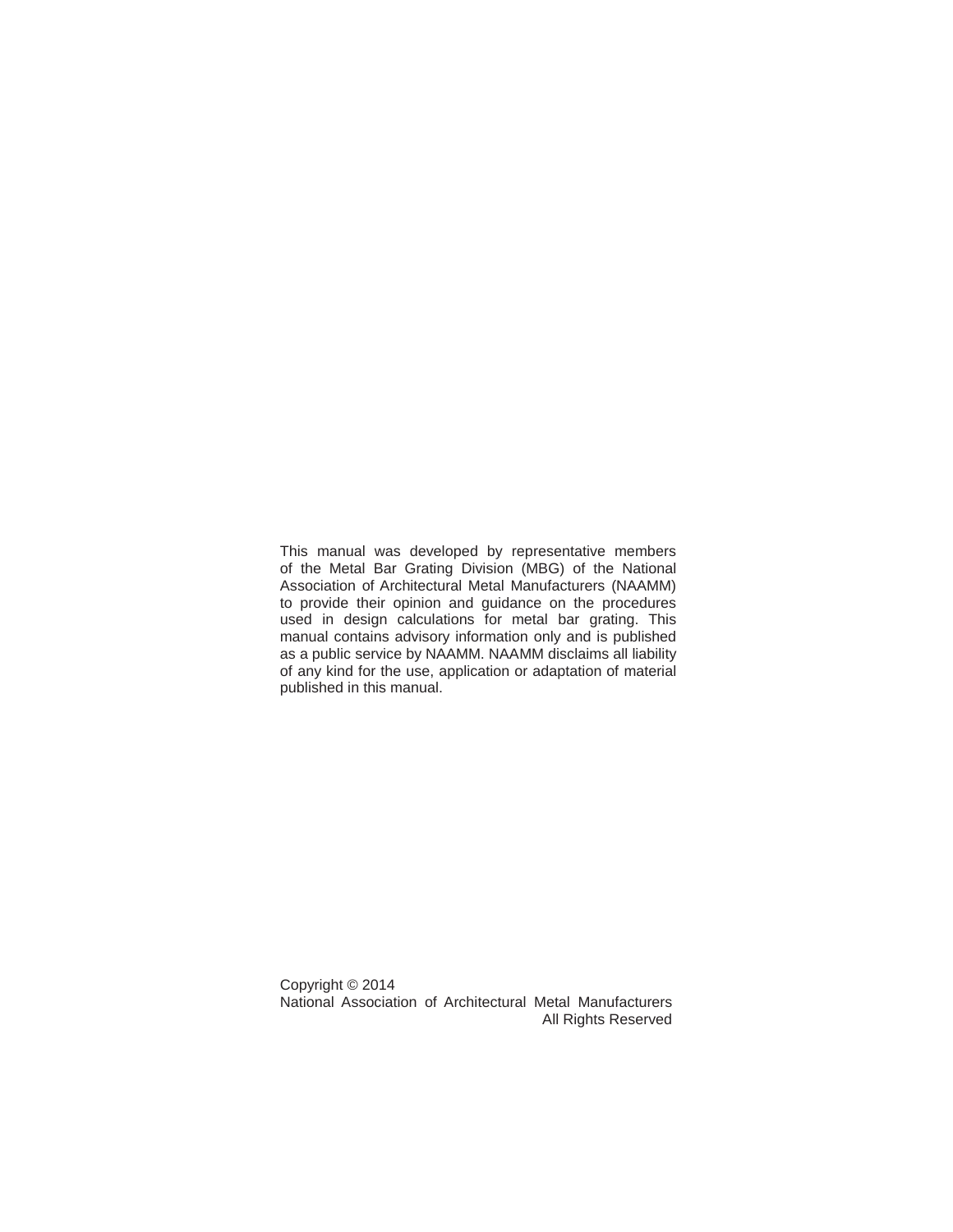### METAL BAR GRATING ENGINEERING DESIGN MANUAL

Published and distributed by the NATIONAL ASSOCIATION OF ARCHITECTURAL METAL MANUFACTURERS

800 ROOSEVELT ROAD, BLDG. C-312.....................................................................GLEN ELLYN, IL 60137

Phone (630)942-6591 Fax (630)790-3095 website: [www.naamm.org](http://www.naamm.org/)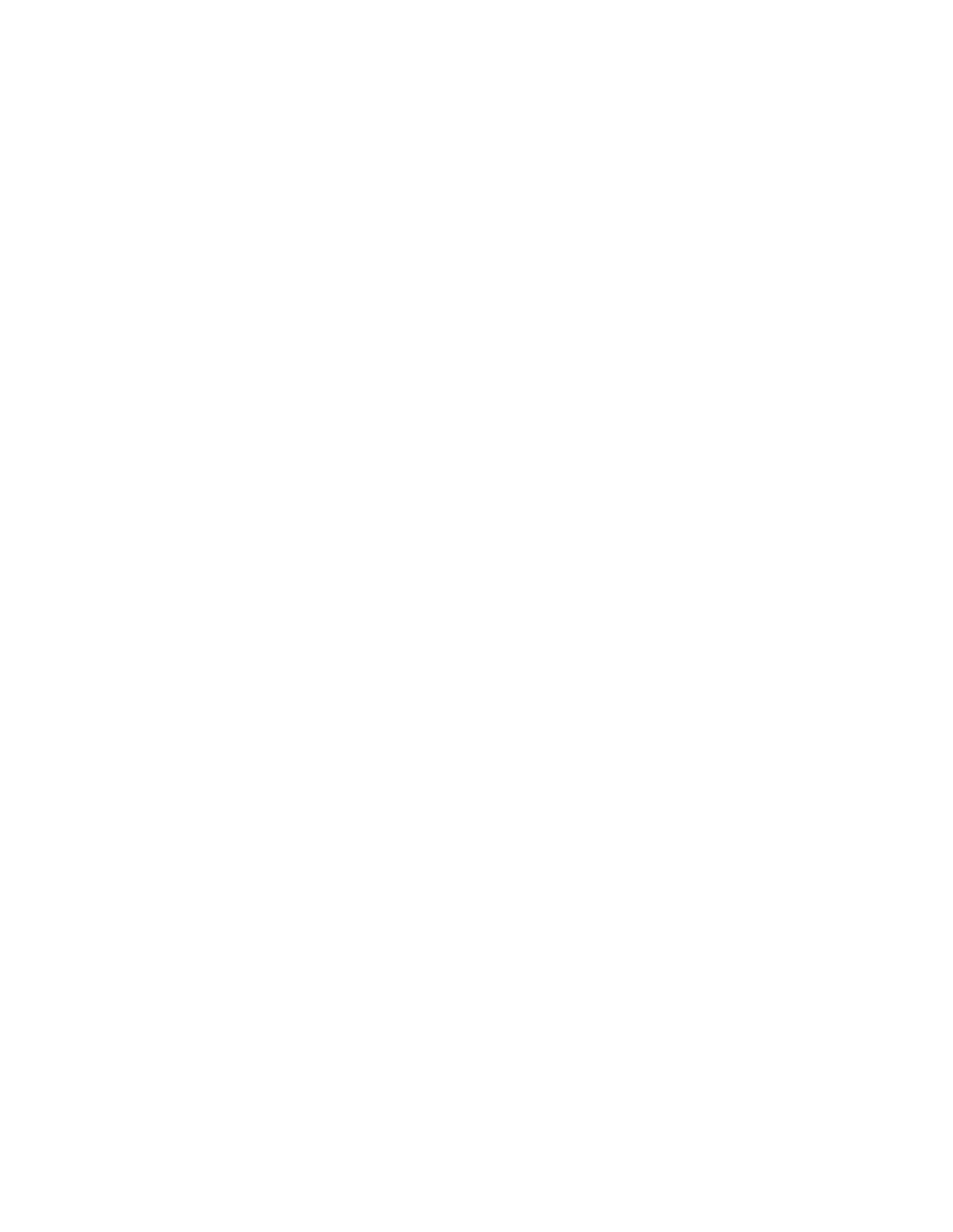#### METAL BAR GRATING

This manual sets forth procedures used in design calculations for metal bar grating. The load bearing capabilities and deflections of grating are based on the structural properties of the bearing bars and the number of bearing bars supporting the load. Grating is designed so that the allowable stresses of the metals used are not exceeded when the design loads are applied or, if deflection governs, the specified allowances for deflection are not exceeded. Metric properties, with sample calculations, are included for metric conversions. All calculations are based on the *AISC Manual of Steel construction*, 9<sup>th</sup> edition. All spans are designed as simple spans.

The concentrated, uniform and partially distributed uniform loads used in the calculations are modeled as static loads. Static loads are typically used to evaluate the functionality for live loading pedestrian load applications. Examples 1 – 5 on the following pages present the formulas used for calculating the load and deflection values of static loads.

Heavy rolling loads are defined as Vehicular Loads. Examples  $6 - 7$  present the formulas used to calculate the values for welded and pressure locked gratings when subjected to vehicular loads. Example 8 presents the formulas used to calculate the values for riveted gratings subjected to vehicular loads.

The Load Criteria presented for Vehicular Loads on page 12 is intended to serve as a guide for common vehicular applications. This criteria is not intended to be all-inclusive and if your application is not clearly represented by one of these options, contact NAAMM or your nearest NAAMM MBG member company for assistance in evaluating your specific application.

#### NOMENCLATURE

- a = length of partially distributed uniform load or vehicular load, parallel with bearing bars, in.
- $b =$  thickness of rectangular bearing bar, in.
- c = width of partially distributed uniform load or vehicular load, perpendicular to bearing bars, in.
- $d =$  depth of rectangular bearing bar, in.
- $A<sub>c</sub>$  = distance center to center of main bars, riveted grating, in.
- $A<sub>r</sub>$  = face to face distance between bearing bars in riveted grating, in.
- $A_w$  = center to center distance between bearing bars in welded and pressure locked gratings, in.
- $C =$  concentrated load at midspan, pfw
- $D_c$  = deflection under concentrated load, in.
- $D_{u}$  = deflection under uniform load, in.
- $E =$  modulus of elasticity, psi
- $F =$  allowable stress, psi
- $I =$  moment of inertia, in<sup>4</sup>
- $I_{H20}$  = moment of inertia of grating under H20 loading, in<sup>4</sup>
- $I<sub>b</sub> = I$  of bearing bar, in<sup>4</sup>
- $I<sub>g</sub> = I$  of grating per foot of width, in<sup>4</sup>
- $I_n$  = moment of inertia of nosing, in<sup>4</sup>
- K = number of bars per foot of grating width,  $12^{\degree}$ /A<sub>w</sub>
- $L =$  clear span of grating, in. (simply supported)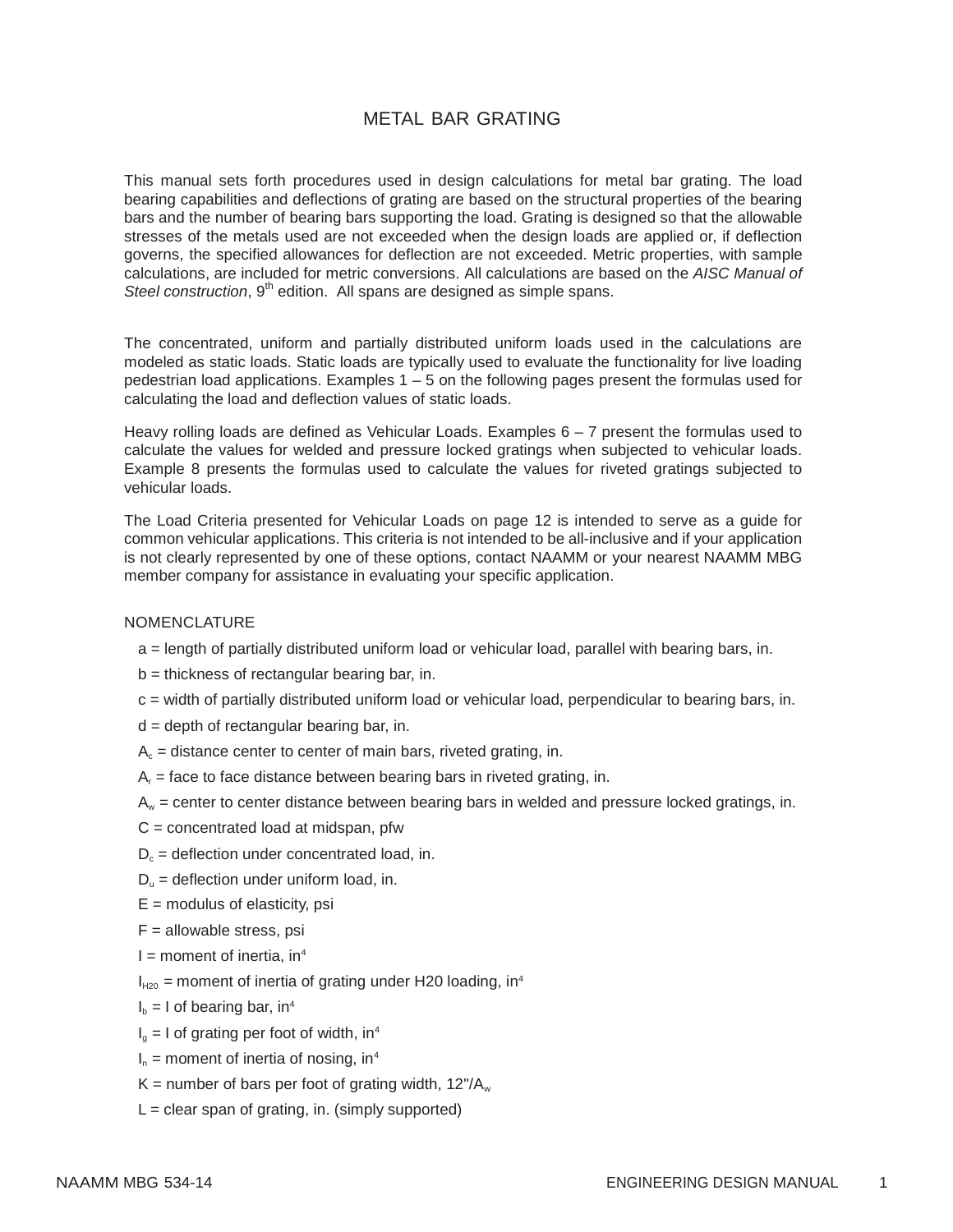$M =$  bending moment, Ib-in

- $M_b$  = maximum M of bearing bar, Ib-in
- $M<sub>a</sub>$  = maximum M of grating per foot of width, Ib-in
- $N =$  number of bearing bars in grating assumed to carry load

 $N<sub>bH20</sub>$  = number of main bearing bars under load H20

 $N<sub>ch20</sub>$  = number of connecting bearing bars under load H20

 $P_b$  = load per bar, Ib

 $P_u$  = total partially distributed uniform load, Ib

- $P_{uH20}$  = wheel load, H20, lb
- $P_w$  = wheel load, lb
- $S =$  section modulus, in<sup>3</sup>
- $S_b = S$  of bearing bar, in<sup>3</sup>
- $S_q = S$  of grating per foot of width, in<sup>3</sup>
- $S_{H20b}$  = section modulus at bottom of grating under H20 loading, in<sup>3</sup>
- $S_n$  = section modulus of nosing, in<sup>3</sup>
- $U =$  uniform load, psf

#### ABBREVIATIONS

- $in. = inch$
- $ft = foot$
- $Ib = pounds$
- Ib-in = pound-inches
- pfw = pounds per foot of grating width
- psf = pounds per square foot
- psi = pounds per square inch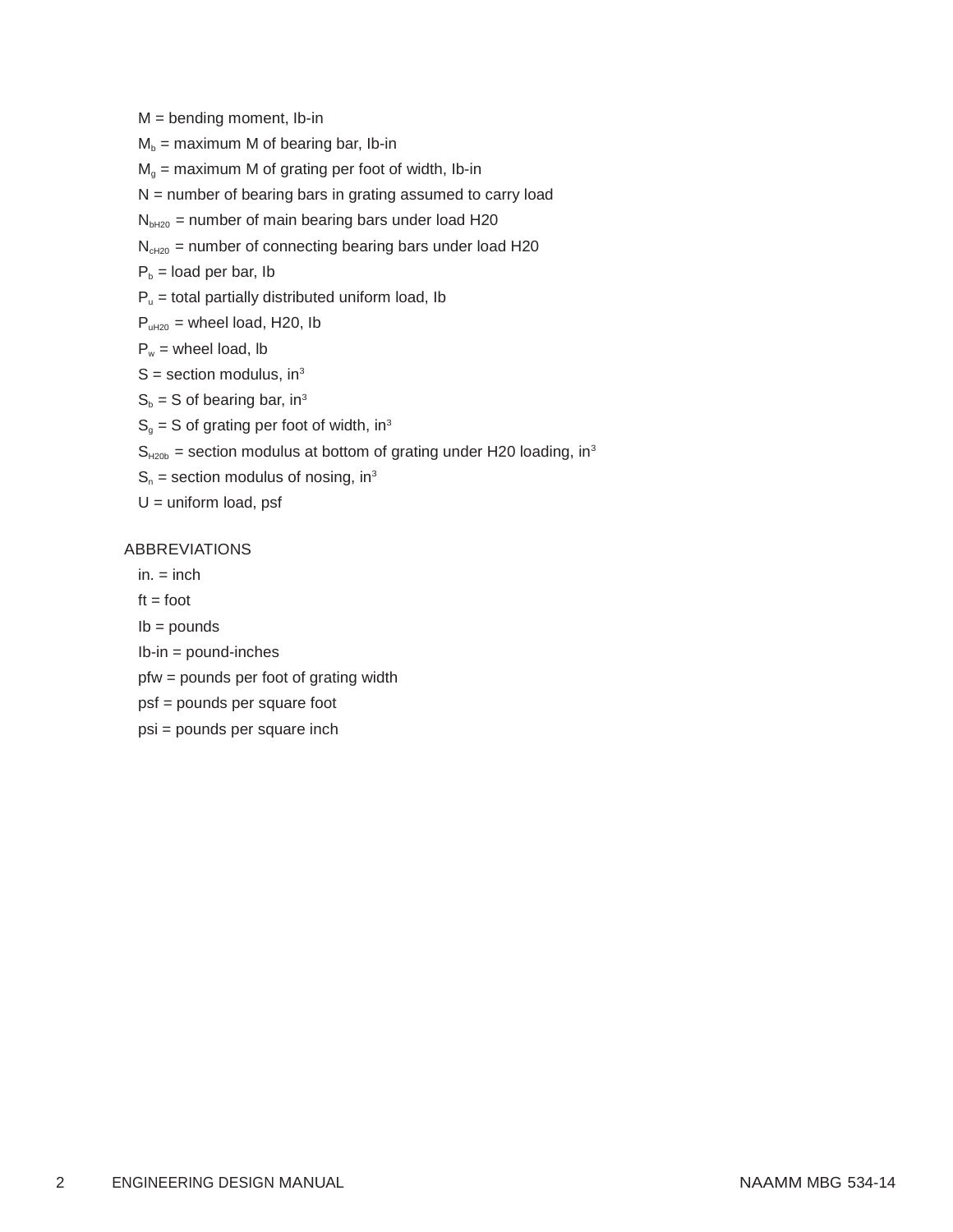#### METAL PROPERTIES

| Material                                                                                                         | Allowable<br>Design<br><b>Stress</b><br>F psi | Yield<br>Strength<br>$F_v$ psi       | Tensile<br>Strength<br>$F_{u}$ psi   | Modulus of<br><b>Elasticity</b><br>E psi             |
|------------------------------------------------------------------------------------------------------------------|-----------------------------------------------|--------------------------------------|--------------------------------------|------------------------------------------------------|
| Steel<br>ASTM A1011 CS Type B<br><b>ASTM A1011 SS GR36</b><br>ASTM A36                                           | 18,000<br>20,000<br>20,000                    | 30,000(1)<br>36,000<br>36,000        | 53,000<br>58,000                     | 29,000,000<br>29,000,000<br>29,000,000               |
| <b>Stainless Steel</b><br>ASTM A666 Type 304<br>ASTM A666 Type 304L<br>ASTM A666 Type 316<br>ASTM A666 Type 316L | 20,000<br>16,500<br>20,000<br>16,500          | 30,000<br>25,000<br>30,000<br>25,000 | 75,000<br>70,000<br>75,000<br>70,000 | 28,000,000<br>28,000,000<br>28,000,000<br>28,000,000 |
| Aluminum <sup>*</sup><br>ASTM B221 6061-T6<br>ASTM B221 6063-T6                                                  | 12,000<br>12.000                              | 35,000<br>25,000                     | 38,000<br>30,000                     | 10,000,000<br>10,000,000                             |

• None of the designs for MBG grating are for welded aluminum construction. The allowable stresses listed may be below the values recommended by the Aluminum Association to assure acceptable serviceability and performance

#### METRIC

| <b>Material</b>             | Allowable<br>Design<br><b>Stress</b><br>F MPa | Yield<br>Strength<br>$F_v$ MPa | Tensile<br>Strength<br>F <sub>u</sub> MPa | Modulus of<br>Elasticity<br>E MPa |
|-----------------------------|-----------------------------------------------|--------------------------------|-------------------------------------------|-----------------------------------|
| <b>Steel</b>                |                                               |                                |                                           |                                   |
| ASTM A1011M CS Type B       | 124.11                                        | 205(1)                         |                                           | 200,000                           |
| <b>ASTM A1011M SS GR250</b> | 137.90                                        | 250                            | 365                                       | 200,000                           |
| ASTM A36M                   | 137.90                                        | 250                            | 400                                       | 200,000                           |
| <b>Stainless Steel</b>      |                                               |                                |                                           |                                   |
| ASTM A666 Type 304          | 137.90                                        | 205                            | 515                                       | 193,000                           |
| ASTM A666 Type 304L         | 113.77                                        | 170                            | 485                                       | 193,000                           |
| ASTM A666 Type 316          | 137.90                                        | 205                            | 515                                       | 193,000                           |
| ASTM A666 Type 316L         | 113.77                                        | 170                            | 485                                       | 193,000                           |
| Aluminum                    |                                               |                                |                                           |                                   |
| ASTM B221M 6061-T6          | 82.74                                         | 240                            | 260                                       | 69,000                            |
| ASTM B221M 6063-T6          | 82.74                                         | 170                            | 205                                       | 69,000                            |

(1) Based on many years of architectural metal experience.

#### FORMULAS

1. Number of bearing bars per foot of width for welded grating  $K = 12/A<sub>w</sub>$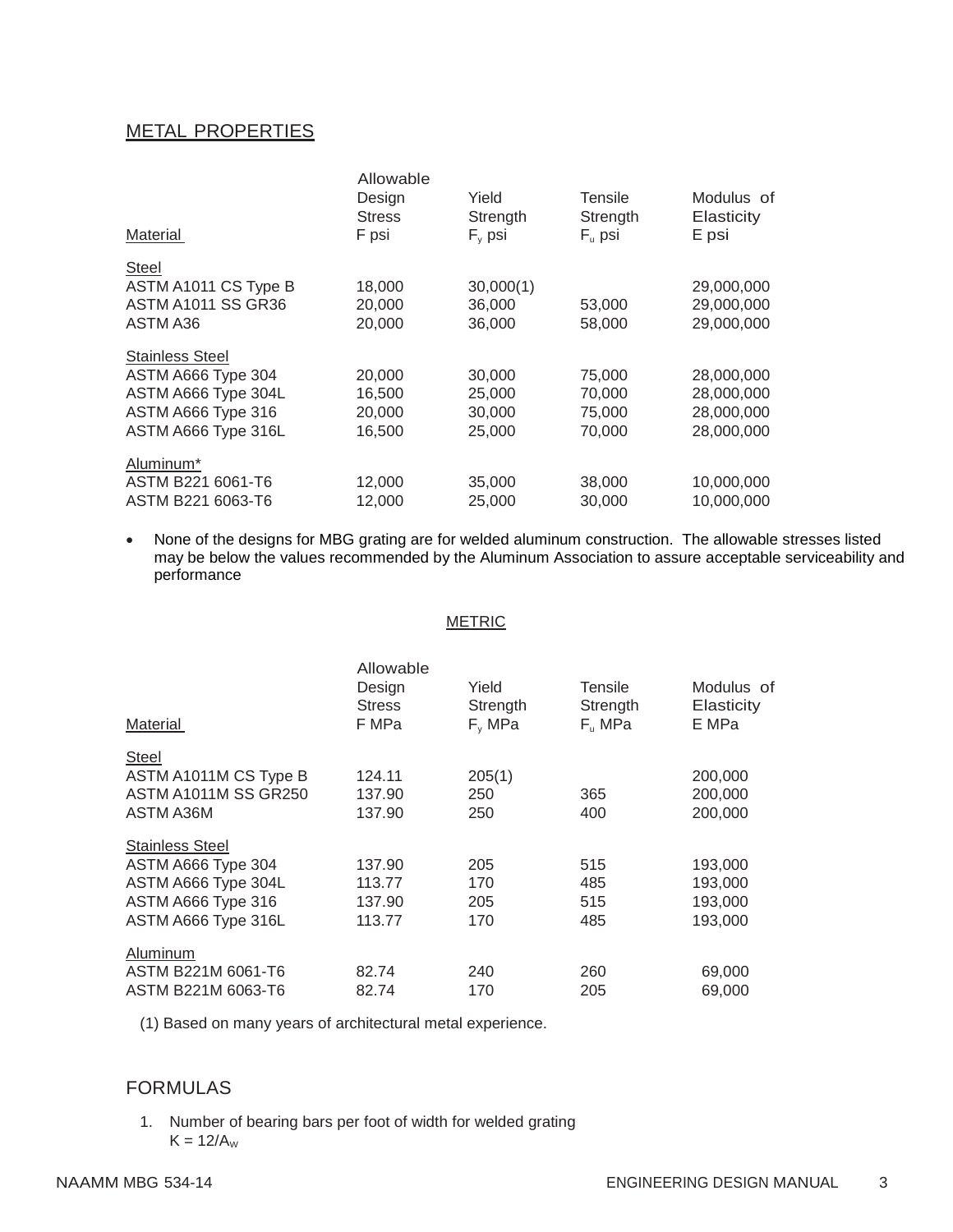- 2. Section modulus of rectangular bearing bar  $S_b = bd^2/6$  in<sup>3</sup>. Section modulus of grating per foot of width  $S_g = Kbd^2/6$  in<sup>3</sup> = KS<sub>b</sub> in<sup>3</sup>
- 4. Section modulus required for given moment and allowable stress  $S = M/F$  in<sup>3</sup>
- 5. Moment of inertia of rectangular bearing bar  $I_{b} = bd^{3}/12$  in<sup>4</sup> =  $S_{b}$  d/2 in<sup>4</sup>
- 6. Moment of inertia of grating per foot of width  $I_g = Kbd^3/12$  in<sup>4</sup> = Kl<sub>b</sub> in<sup>4</sup>
- 7. Bending moment for given allowable stress and section modulus  $M = SF$  Ib-in

The following formulas are for simply supported beams with maximum moments and deflections occurring at mid-span.

- 8. Maximum bending moment under concentrated load  $M = CL/4$  Ib-in per foot of grating width
- 9. Concentrated load to produce maximum bending moment  $C = 4M/L$  Ib per foot of grating width
- 10. Maximum bending moment under uniform load  $M = UL^2/(8 \times 12) = UL^2/96$  lb-in per foot of grating width
- 11. Uniform load to produce maximum bending moment  $U = 96M/L^2$  psf
- 12. Maximum bending moment due to partially distributed uniform load  $M = P_u (2L - a)/8$  lb-in
- 13. Maximum deflection under concentrated load  $D_c = CL^3/48EI_g$  in.
- 14. Moment of inertia for given deflection under concentrated load  $I_g = CL^3/48ED_c$  in<sup>4</sup>
- 15. Maximum deflection under uniform load  $D_u = 5UL^4/(384 \times 12El_g) = 5UL^4/4608El_g$  in.
- 16. Moment of inertia for given deflection under uniform load  $I_g = 5UL^4/4608ED_u$  in<sup>4</sup>
- 17. Maximum deflection under partially distributed uniform load  $D_u = P_u((a/2)^3 + L^3 - a^2 L/2)/48EI_bN$  in.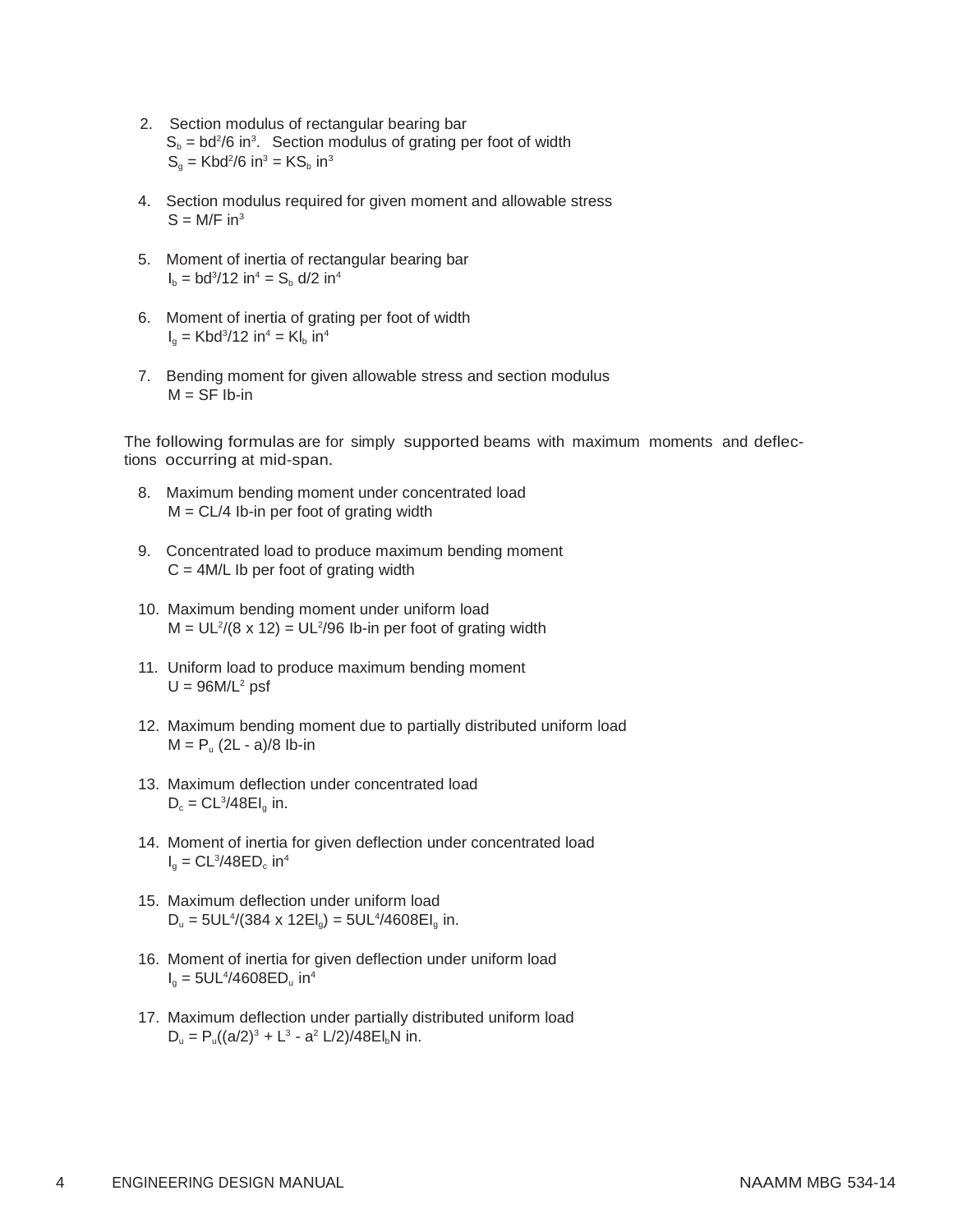#### SAMPLE CALCULATIONS

#### Example 1

These calculations show the procedures used to prepare data for metal bar grating load tables.

The concentrated midspan and uniform load bearing capabilities of W-19-4 (1-1/2 x 3/16) welded A1011 CS Type B carbon steel grating and the corresponding midspan deflections will be calculated.

Allowable stress,  $F = 18,000$  psi Modulus of elasticity,  $E = 29,000,000$  psi Span,  $L = 54$  in. Bearing bar spacing,  $A_w = 1.1875$  in.

Number of bearing bars per foot of width  $K = 12/A_w = 12/1.1875 = 10.105$ 

Section modulus of grating per foot of width  $S_g = Kbd^2/6 = 10.105 \times 0.1875 (1.5)^2/6 = 0.711$  in<sup>3</sup>

Moment of inertia of grating per foot of width  $I_g = Kbd^3/12 = 10.105 \times 0.1875 (1.5)^3/12 = 0.533$  in<sup>4</sup>

Maximum bending moment for grating per foot of width  $M<sub>g</sub> = FS<sub>g</sub> = 18,000 \times 0.711 = 12,800$  lb-in

#### Concentrated Load

Load,  $C = 4M_a / L = 4 \times 12,800/54 = 948$  pfw Defl,  $D_c = CL^3/48EI_a = 948 \times (54)^3/(48 \times 29,000,000 \times 0.533) = 0.201$  in.

#### Uniform Load

Load,  $U = 96M_a / L^2 = 96 \times 12,800/(54)^2 = 421$  psf Defl, D<sub>u</sub> = 5UL<sup>4</sup>/4608El<sub>g</sub> = 5 x 421 x (54)<sup>4</sup>/(4608 x 29,000,000 x 0.533) = 0.251 in.



Concentrated Mid Span Load per foot of width Uniform Load per square foot

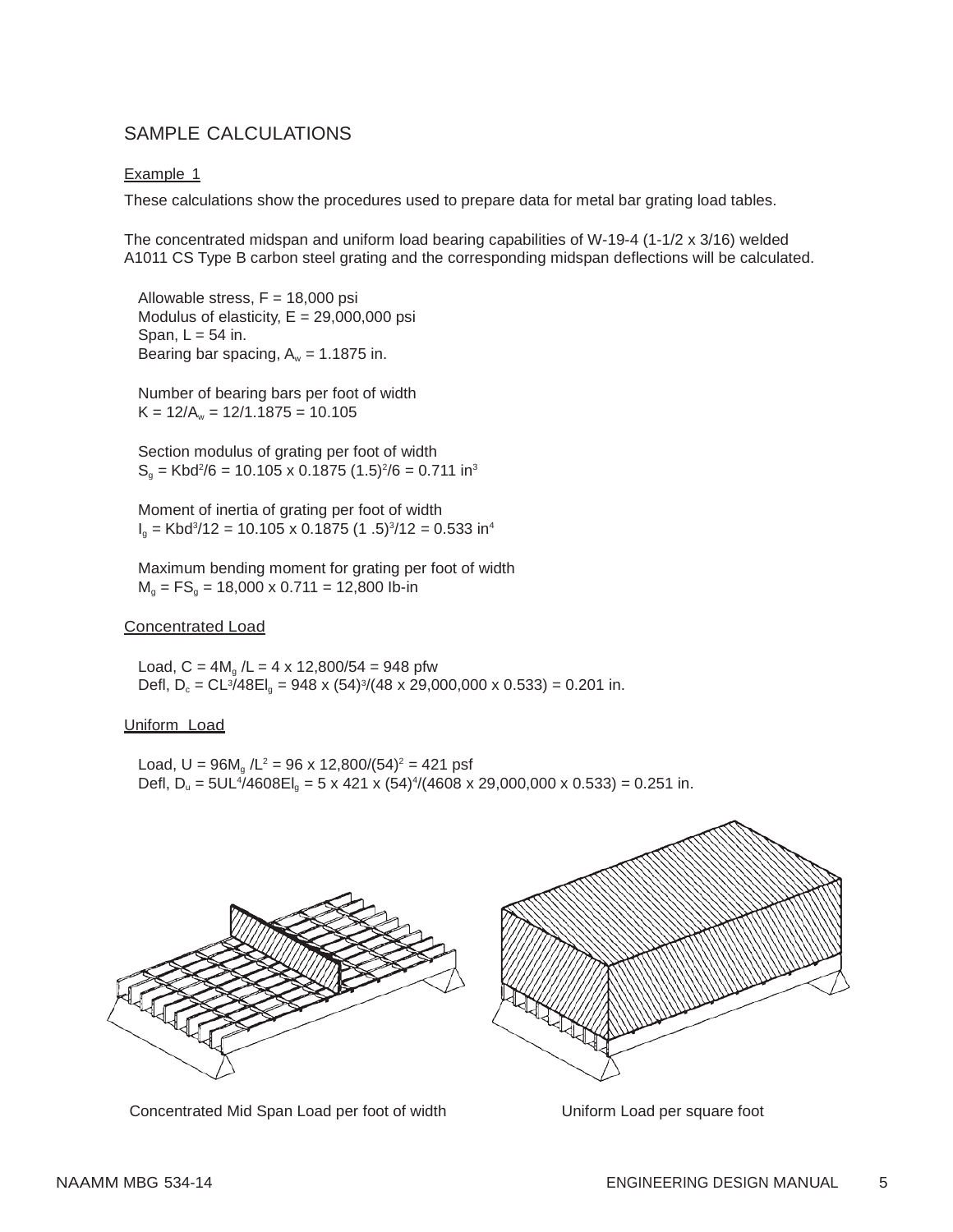#### GRATING SELECTION

#### Example 2 - Concentrated Load

Required: A welded ASTM A36 steel grating Type W-22-4 to support a concentrated load, C, of 4,000 pounds per foot of width at midspan on a clear span of 8'-0". Deflection, D, is not to exceed the 0.25" recommended for pedestrian comfort.

Allowable stress,  $F = 20,000$  psi Modulus of elasticity,  $E = 29,000,000$  psi Span,  $L = 96$ in. Bearing bar spacing,  $A_w = 1.375$  in.  $K = 12/A_w = 12 / 1.375 = 8.727$ 

For a span of 8'-0", the minimum size bearing bar to sustain a 4,000 pfw load is:

3 x 3/8

 $I<sub>g</sub> = KI<sub>b</sub> = 8.727 \times 0.8438 = 7.364 \text{ in}^4 \quad S<sub>g</sub> = KS<sub>b</sub> = 4.909 \text{ in}^3$  $C = 4M<sub>g</sub>/L = 4 \times F \times S<sub>g</sub>/96 = 4 \times 20,000 \times 4.909/96 = 4,091$  pfw

$$
D_c = CL^3/48EI_g = 4,000 \times (96)^3/(48 \times 29,000,000 \times 7.364) = 0.345
$$
 in.

Since this exceeds the recommended limitation, a grating with a larger moment of inertia is needed to keep the deflection less than 0.25 in.

 $I_g = CL^3/48ED_c = 4,000 \times (96)^3/(48 \times 29,000,000 \times 0.25) = 10.17 \text{ in}^4$ 

Using the next larger size:

3-1/2 x 3/8

 $I<sub>g</sub> = 8.727 \times 1.3398 = 11.693$  in<sup>4</sup>  $S_q = 8.727 \times 0.7656 = 6.682 \text{ in}^3$  $C = 4 \times 20,000 \times 6.682/96 = 5,568$  pfw D = 5,568 x (96)3 /(48 x 29,000,000 x 11.693) = 0.303 in.

Deflection is directly proportional to load:

$$
D_c = 0.303 \times 4,000/5,568 = 0.217
$$
 in.  $\leq 0.25$  in. OK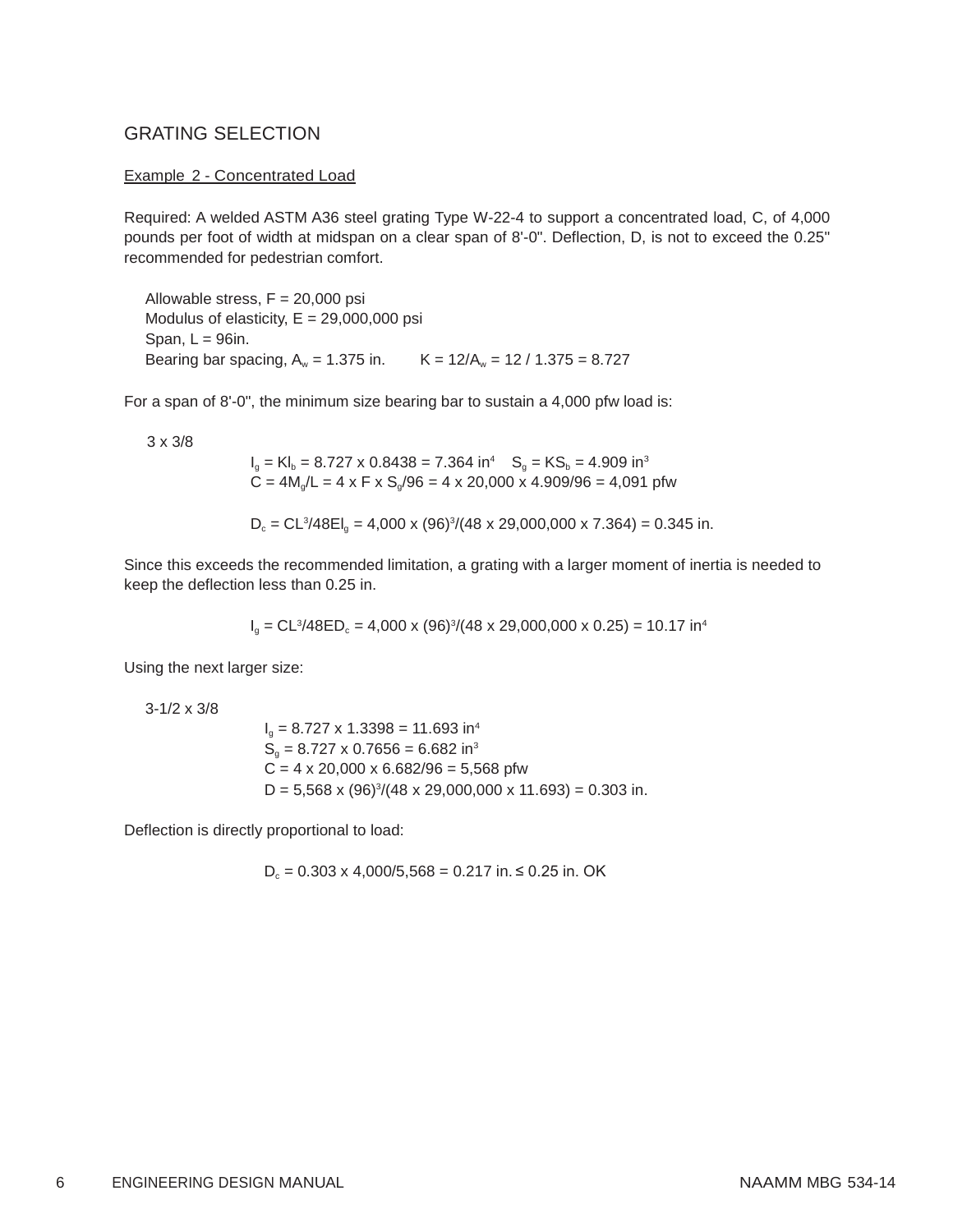#### GRATING SELECTION

#### Example 3 - Uniform Load

Required: A 6063-T6 aluminum grating Type P-19-4 to support a uniform load, U, of 300 pounds per square foot on a clear span of 5'-0". Deflection, D, is not to exceed the 0.25" recommended for pedestrian comfort.

Allowable stress,  $F = 12,000$  psi Modulus of elasticity,  $E = 10,000,000$  psi Span,  $L = 60$  in. Bearing bar spacing,  $A_w = 1.1875$  in.  $K = 12/A_w = 1211.1875 = 10.105$ 

For a span of 5'-0", the minimum size bearing bar to sustain a 300 psf load is:

1-3/4x3/16

 $I_q = K I_b = 10.105 \times 0.0837 = 0.846$  in<sup>4</sup>  $S<sub>a</sub> = KS<sub>b</sub> = 10.105 \times 0.0957 = 0.967$  in<sup>3</sup>  $U = 96M<sub>g</sub>/L<sup>2</sup> = 96 \times F \times S<sub>g</sub>/(60)<sup>2</sup> = 96 \times 12,000 \times 0.967/(60)<sup>2</sup> = 309 \text{ psf}$  $D_u = 5UL^4/4608EI_g = 5 \times 309 \times (60)^4/(4608 \times 10,000,000 \times 0.846) = 0.514$  in.

Deflection is directly proportional to load:

 $D_u = 0.514 \times 300/309 = 0.499$  in.

Since this exceeds the recommended limitation, a grating with a larger moment of inertia is needed to keep the deflection less than 0.25 in.

 $I_g = 5UL^{4}/4608ED_u = 5 \times 300(60)^{4}/(4608 \times 10 \times 10^{6} \times 0.25) = 1.6875$  in<sup>4</sup>

Using a larger size:

2-1/4 x 3/16  $I<sub>a</sub> = 1.798$  in<sup>4</sup> U=512 psf  $D = 0.400$  in.

 $D_u = 0.400 \times 300/512 = 0.234$  in.  $\leq 0.25$  in. OK

Note: Uniform loads in these examples and in the standard load tables do not include the weight of the gratings. In designing for uniform live loads the weight of the grating, as well as any other dead load, must be added.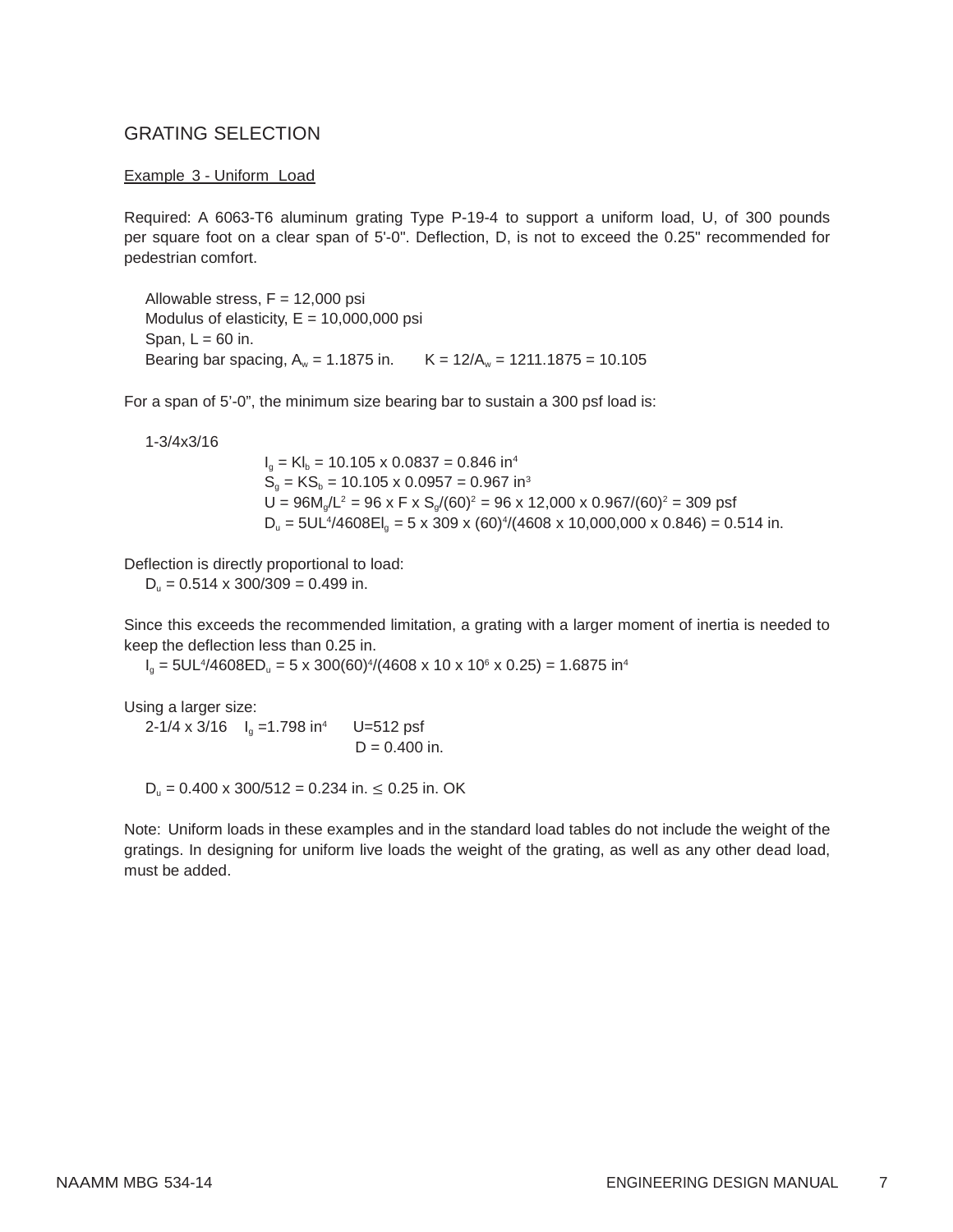#### GRATING SELECTION

#### Example 4 -Partially Distributed Uniform Load

Required: A welded ASTM A1011 CS Type B steel grating Type W-19-4 to support a partially distributed uniform load, Pu, of 1,500 pounds over an area of 6" x 9" centered at midspan on a clear span of 3'-6". Deflection, D, is not to exceed the 0.25" recommended for pedestrian comfort.

Allowable stress,  $F = 18,000$  psi Modulus of elasticity,  $E = 29,000,000$  psi Span,  $L = 42$  in. Bearing bar spacing,  $A_w = 1.1875$  in.

Since the 6" x 9" load is rectangular, two conditions must be investigated to determine which condition places the greater stress on the grating:

Condition 'A' - 6" dimension parallel to bearing bars Condition 'B' - 9" dimension parallel to bearing bars

Condition 'A'  $a = 6$ "  $c = 9$ "

Find maximum bending moment with load centered at midspan  $M = P_u(2L-a)/8 = 1,500 \times (2 \times 42 - 6)/8 = 14,625$  lb-in

Find number of bars supporting load  $N = c/A_w = 9/1.1875 = 7.58$ 

Maximum bending moment per bearing bar  $M_b = M/N = 14,625/7.58 = 1,929$  lb-in

Condition 'B'  $a = 9$ "  $c = 6$ "

Find maximum bending moment with load centered at midspan  $M = P_u (2L - a)/8 = 1,500 \times (2 \times 42 - 9)/8 = 14,063$  lb-in

Find number of bars supporting load  $N = c/A_w = 6/1.1875 = 5.05$  $M_b = M/N = 14,063/5.05 = 2,785$  lb-in Condition B

Condition 'B' produces greater bending moment and will be used to establish grating size.

Required section modulus,  $S_b = M_b/F = 2,785/18,000 = 0.155$  in<sup>3</sup>

From Table A on page 19, select: 2-1/4 x 3/16 bar  $S_b = 0.1582$  in<sup>3</sup>  $I_b = 0.1780$  in<sup>4</sup>

Check deflection:  $D_u = P_u((a/2)^3 + L^3 - a^2 L/2)/48EI_b N$  $= 1,500 \times ((9/2)^3 + 42^3 - 9^2 \times 42/2)/(48 \times 29 \times 10^6 \times 0.1780 \times 5.05)$  $= 0.087$  in.  $< 0.25$  in.



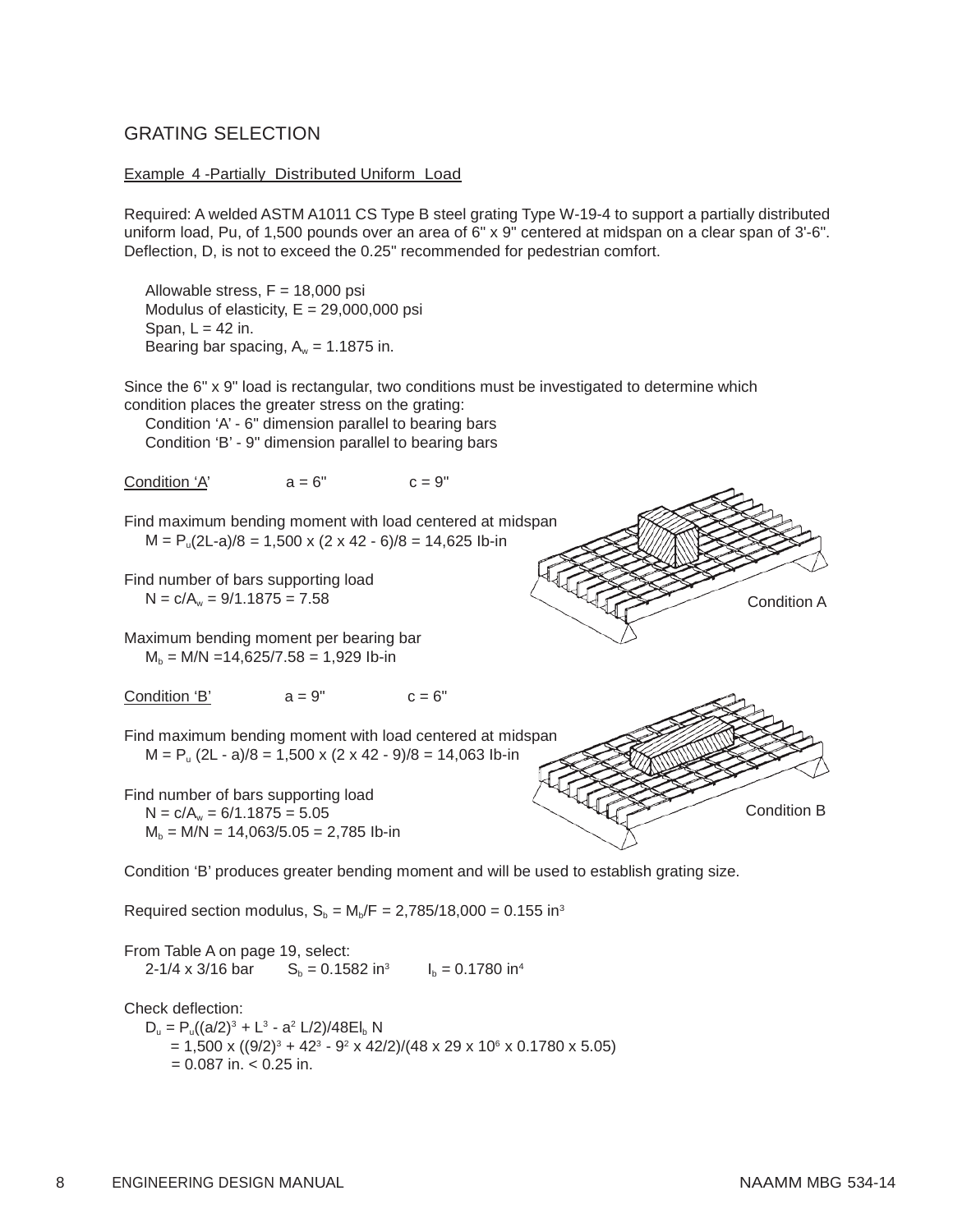#### STAIR TREADS

Grating stair tread design calculations are based on the following assumptions:

1. The front or nosing area of the tread receives the greatest load and use under normal conditions. The back or rear area of the tread is seldom used.

1.1. The strength of the tread is determined by and limited to the front 5 inches of the tread.

1.2. The bearing area of the nosing is approximately 1-1/4" wide. The number of bearing bars considered to be carrying the load depends on their center to center spacing and is determined by the formula:

 $N = (5 -$  nosing width)/(center to center distance of bars)  $+1$ For 1-3/16 in. spacing,  $N = (5 - 1.25)/(1.1875) + 1 = 4$ For 15/16 in. spacing,  $N = (5 - 1.25)/(0.9375) + 1 = 5$ 

In calculating the strength of treads, the nosing plus "N" bearing bars is used.

2. For steel grating, all nosing is considered to have the strength of an angle 1-1/4" x 1-1/4" x 1/8".  $(S = 0.049 \text{ in}^3; I = 0.044 \text{ in}^4)$ 

For aluminum grating, all nosing is considered to have the strength of an angle 1-1/4" x 1-1/4" x 3/16".  $(S = 0.071 \text{ in}^3; I = 0.061 \text{ in}^4)$ 

These are the standard support angles used for cast abrasive nosings. Other shapes and configurations may be used by various manufacturers, but to conform to NAAMM Standards, the nosing must meet or exceed the physical characteristics of these angles.

3. The tread is to support a midspan concentrated design load of 300 pounds with a deflection not to exceed L/240. L =  $\sqrt{E1/5P}$ 

4. Treads over 5'-6" are to support the design load of 300 pounds at the one-third points of the span since loads may be applied at two points on longer treads. Deflection should not exceed L/240.  $L = \sqrt{EI/8.5P}$ 

Example 5 SAMPLE CALCULATIONS FOR TREAD DESIGN

5A. Determine the maximum span length for a tread with 1-1/4" x 3/16" bearing bars on 1-3/16" centers. Use ASTM A1011 CS Type B steel.

| Allowable design stress | $F = 18,000$ psi               |                                |
|-------------------------|--------------------------------|--------------------------------|
| Nosing                  | $S_n = 0.049$ in <sup>3</sup>  | $I_n = 0.044$ in <sup>4</sup>  |
| 1-1/4 x 3/16 bar        | $S_h = 0.0488$ in <sup>3</sup> | $I_h = 0.0305$ in <sup>4</sup> |

 $N = (5 - 1.25)/(1.1875) + 1 = 4$ Design  $S = S_n + NS_h = 0.049 + 4 \times 0.0488 = 0.244$  in<sup>3</sup> Design  $I = I_n + NI_b = 0.044 + 4 \times 0.0305 = 0.166$  in<sup>4</sup>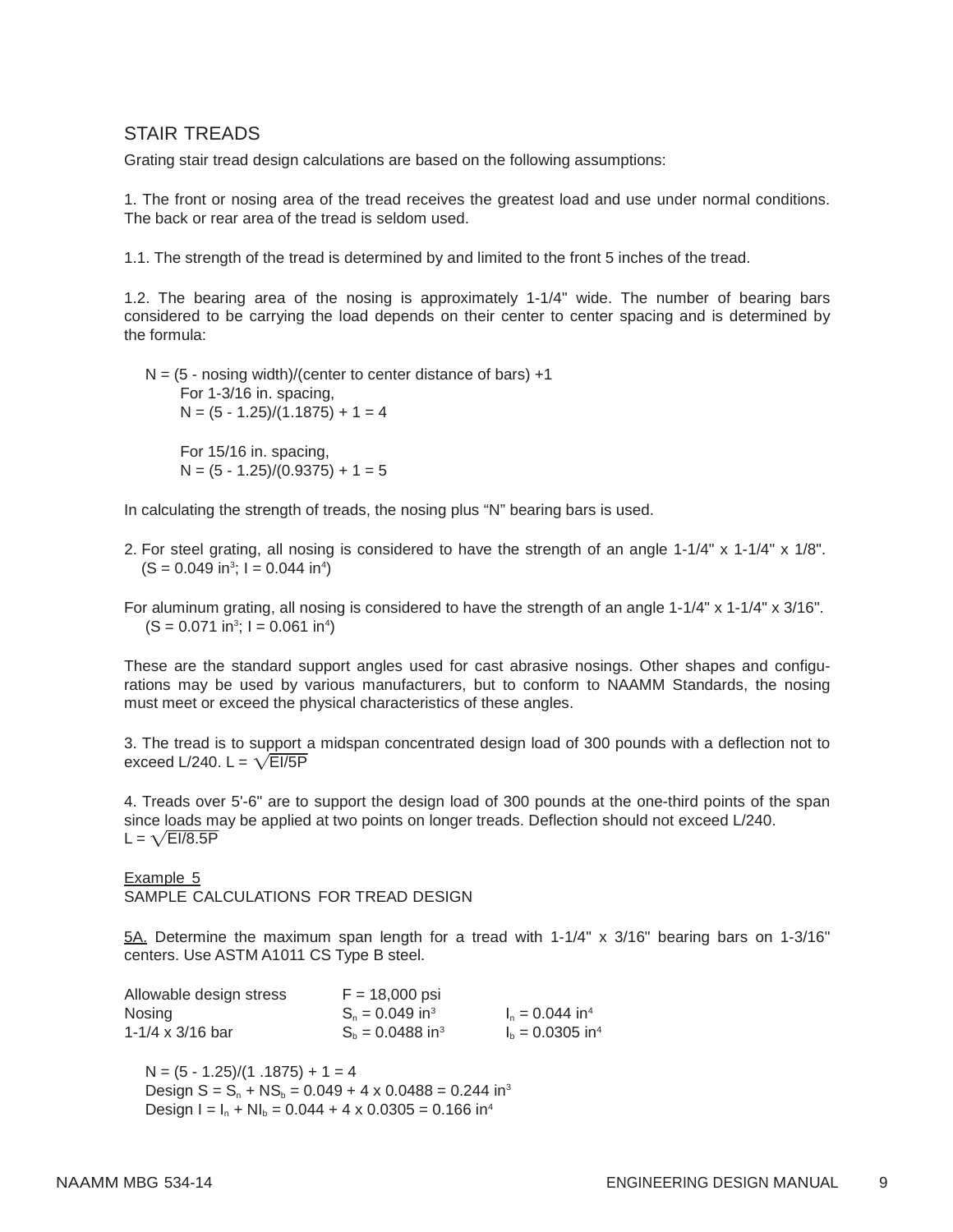Resisting Moment,  $M = SF = 0.244 \times 18,000 = 4,390$  lb-in

Tread Span Length, L=  $4M/C = 4 \times 4,390 / 300 = 58.5$  in. L =  $\sqrt{\frac{\text{E}}{5}}$  =  $\sqrt{\frac{29,000,000 \times 0.166}{10.6}}$  (5 x 300) = 56.6 in. (controls)

5B. Determine the maximum span length for a tread with 1 x 3/16" bearing bars on 1-3/16" centers. Use ASTM A1011 CS Type B steel.

1 x 3/16 bar  $S_b = 0.0313$  in<sup>3</sup>  $I_b = 0.0156$  in<sup>4</sup> Nosing properties and allowable design stress from "5A."

Design  $S = 0.049 + 4 \times 0.0313 = 0.1742$  in<sup>3</sup> Design  $I = 0.044 + 4 \times 0.0156 = 0.1064$  in<sup>4</sup>

Resisting Moment, M = 0.1742 x 18,000 = 3,140 Ib-in

Tread Span Length,  $L = 4M/C = 4 \times 3,140 / 300 = 41.8$  in. (controls) L =  $\sqrt{\frac{\text{E}}{5}}$  =  $\sqrt{\frac{29,000,000 \times 0.1064}{(5 \times 300)}}$  = 45.3 in.

5C. Determine the maximum span length for a tread with 1-1/4" x 3/16" bearing bars on 1-3/16" centers. Use 6063-T6 aluminum.

Allowable Design Stress,  $F = 12,000$  psi Nosing  $S_n = 0.071 \text{ in}^3$   $I_n = 0.061 \text{ in}^4$ 1-1/4" x 3/16"  $S_b = 0.0488$  in<sup>3</sup>  $I_b = 0.0305$  in<sup>4</sup>

Design  $S = 0.071 + 4 \times 0.0488 = 0.266$  in<sup>3</sup> Design  $I = 0.061 + 4 \times 0.0305 = 0.183$  in<sup>4</sup>

Resisting Moment,  $M = SF = 0.266 \times 12,000 = 3,190$  lb-in

Tread Span Length,  $L = 4M/C = 4 \times 3,190/300 = 42.5$  in. L =  $\sqrt{\frac{\text{E}}{5}}$  =  $\sqrt{\frac{10,000,000 \times 0.183}{(5 \times 300)}}$  = 34.9 in. (controls)

5D. Determine the maximum span length for a tread with 1" x 3/16" bearing bars on 1-3/16" centers. Use 6063-T6 aluminum.

1" x 3/16" bar  $S_b = 0.0313$  in<sup>3</sup> I<sub>b</sub> = 0.0156 in<sup>4</sup> Nosing properties and allowable design stress from "5C".

Design  $S = 0.071 + 4 \times 0.0313 = 0.1962$  in<sup>3</sup> Design  $I = 0.061 + 4 \times 0.0156 = 0.1234$  in<sup>4</sup>

Resisting Moment,  $M = SF = 0.1962 \times 12,000 = 2,350$  lb-in Tread Span Length,  $L = 4M/C = 4 \times 2,350/300 = 31.3$  in. L =  $\sqrt{\text{E}1/5\text{P}}$  =  $\sqrt{10,000,000 \times 0.1234 / (5 \times 300)}$  = 28.6 in. (controls)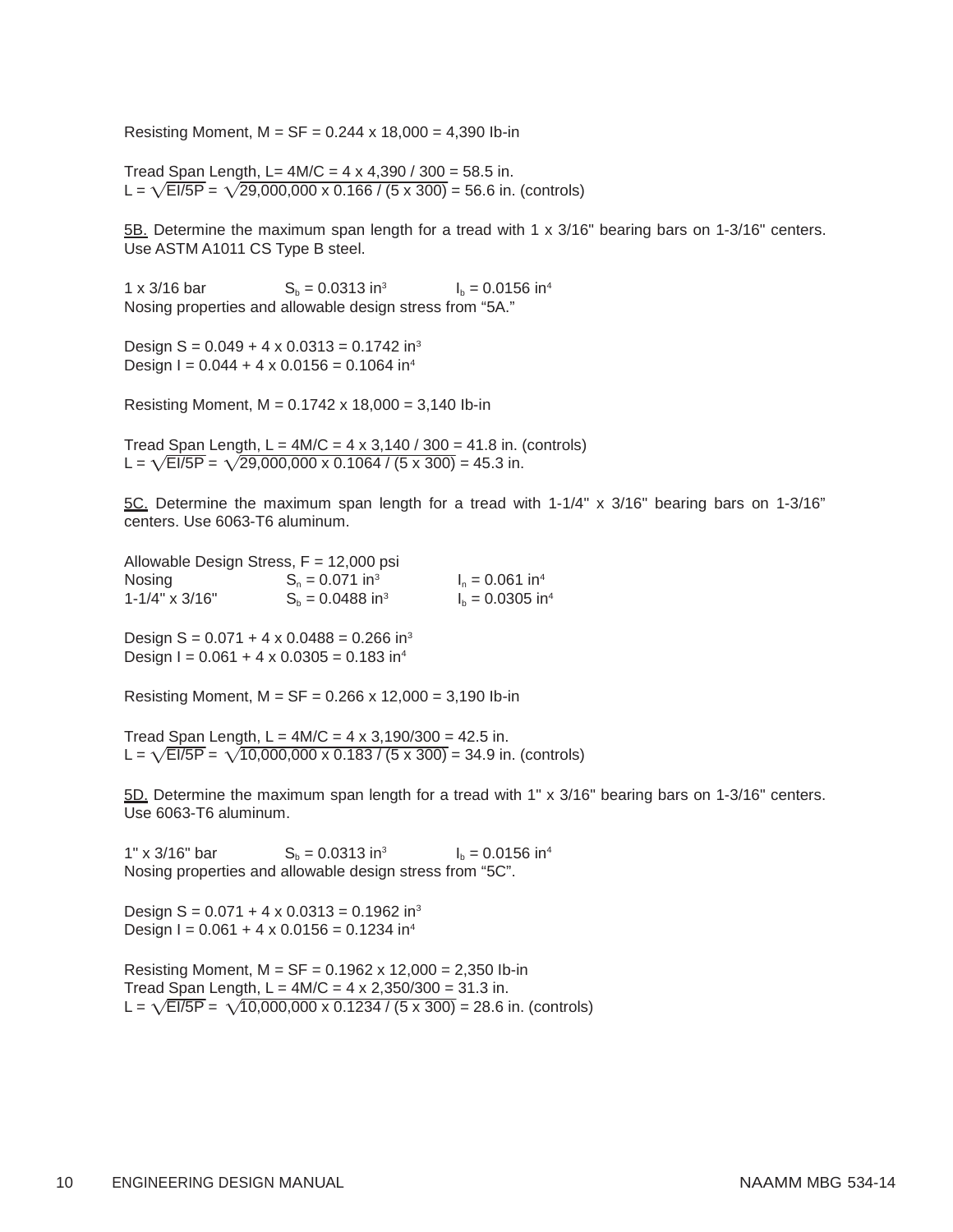5E. Determine the bearing bar size for a tread with bearing bars at 1-3/16" on center having a length of 6'-4". Use ASTM A1011 CS Type B steel. Assume a bearing bar thickness of 3/16 and find the bearing bar depth:

Load distribution for treads over 5'-6":



 $S = S_n + NS_b = 0.049 + 4(0.125) = 0.549$  in<sup>3</sup> F = 18,000 psi Resisting moment  $M = SF = 0.549 \times 18,000 = 9,882$  in lbs Maximum moment applied =  $300 (^{76}/_3) = 7,600$  in lbs Deflection controls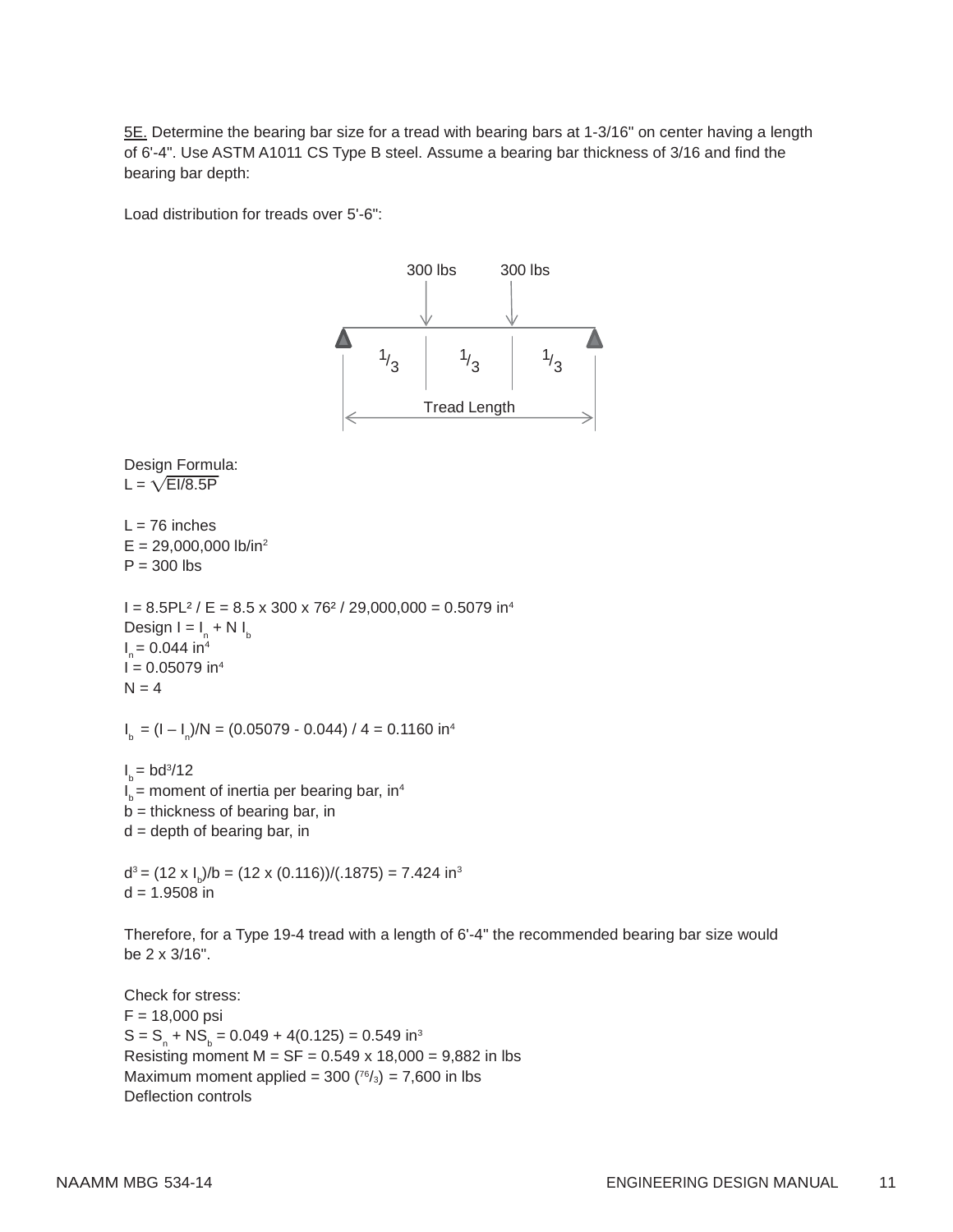#### Vehicular Loads

#### Welded and Pressure Locked Construction

The following load criteria and design calculations (Examples 6 and 7) were used to prepare data for the Vehicular Load Tables found in NAAMM publication MBG-532, "Heavy Duty Metal Bar Grating Manual". These examples apply to welded and pressure locked gratings only (for riveted gratings see the design calculations related to Example 8).

Load distribution criteria conforms with the AASHTO Standard Specification for Highway Bridges, 16th Edition, paragraph 3.27.3.1. This specification for open floors states that H-20 / HS-20 loads shall be distributed over an area 20" x 20" plus one bearing bar on each side of the wheel load. The wheel load for H-20 / HS-20 loads is 20,800 lbs. which includes a 30% impact factor per paragraph 3.8.2.1.

For maximum service life it is recommended that deflection for gratings subject to vehicular loads be restricted to the lesser of .125 inches or L/400. Additionally, to reduce the effects of impact and fatigue, it is recommended that gratings subject to heavy, high speed or multi-directional traffic be specified with load carrying banding.

|                                                                          | <b>AASHTO</b><br>$H-25$                              | <b>AASHTO</b><br>$H-20$ | <b>AASHTO</b><br>$H-15$ | Passenger<br>Vehicles | 5 Ton<br><b>Forklifts</b> | 3 Ton<br><b>Forklifts</b> | 1 Ton<br><b>Forklifts</b> |
|--------------------------------------------------------------------------|------------------------------------------------------|-------------------------|-------------------------|-----------------------|---------------------------|---------------------------|---------------------------|
| Truck/Vehicle Weight<br>(pounds)                                         |                                                      |                         |                         | 6,322                 | 14,400                    | 9,800                     | 4,200                     |
| Load Capacity (pounds)                                                   |                                                      |                         |                         | 3,578                 | 10,000                    | 6,000                     | 2,000                     |
| Axle Load (pounds)                                                       | 40,000                                               | 32,000                  | 24,000                  |                       |                           |                           |                           |
| Impact Factor                                                            | 30%                                                  | 30%                     | 30%                     | 30%<br>30%            |                           | 30%                       | 30%                       |
| Total Load (pounds)                                                      | 52,000                                               | 41,600                  | 31,200                  | 12,870                | 31,720                    | 20,540                    | 8,060                     |
| % of load on drive axle                                                  |                                                      |                         |                         | 60%                   | 85%                       | 85%                       | 85%                       |
| $Pw =$ Wheel Load (pounds)                                               | 26,000                                               | 20,800                  | 15,600                  | 3,861                 | 13,481                    | 8,730                     | 3,426                     |
| $a =$ Length of Distribution<br>parallel to bearing bars<br>(inches)     | 25                                                   | 20                      | 15                      | 9                     | 11                        | $\overline{7}$            | 4                         |
| $c =$ Width of Distribution<br>perpendicular to bearing<br>bars (inches) | 25 *                                                 | $20*$                   | $15*$                   | $9 *$                 | $11 *$                    | $7 *$                     | $4 *$                     |
|                                                                          | * plus 2 x the center/center spacing of bearing bars |                         |                         |                       |                           |                           |                           |

#### LOAD CRITERIA – Vehicular Loads (Applicable to all gratings)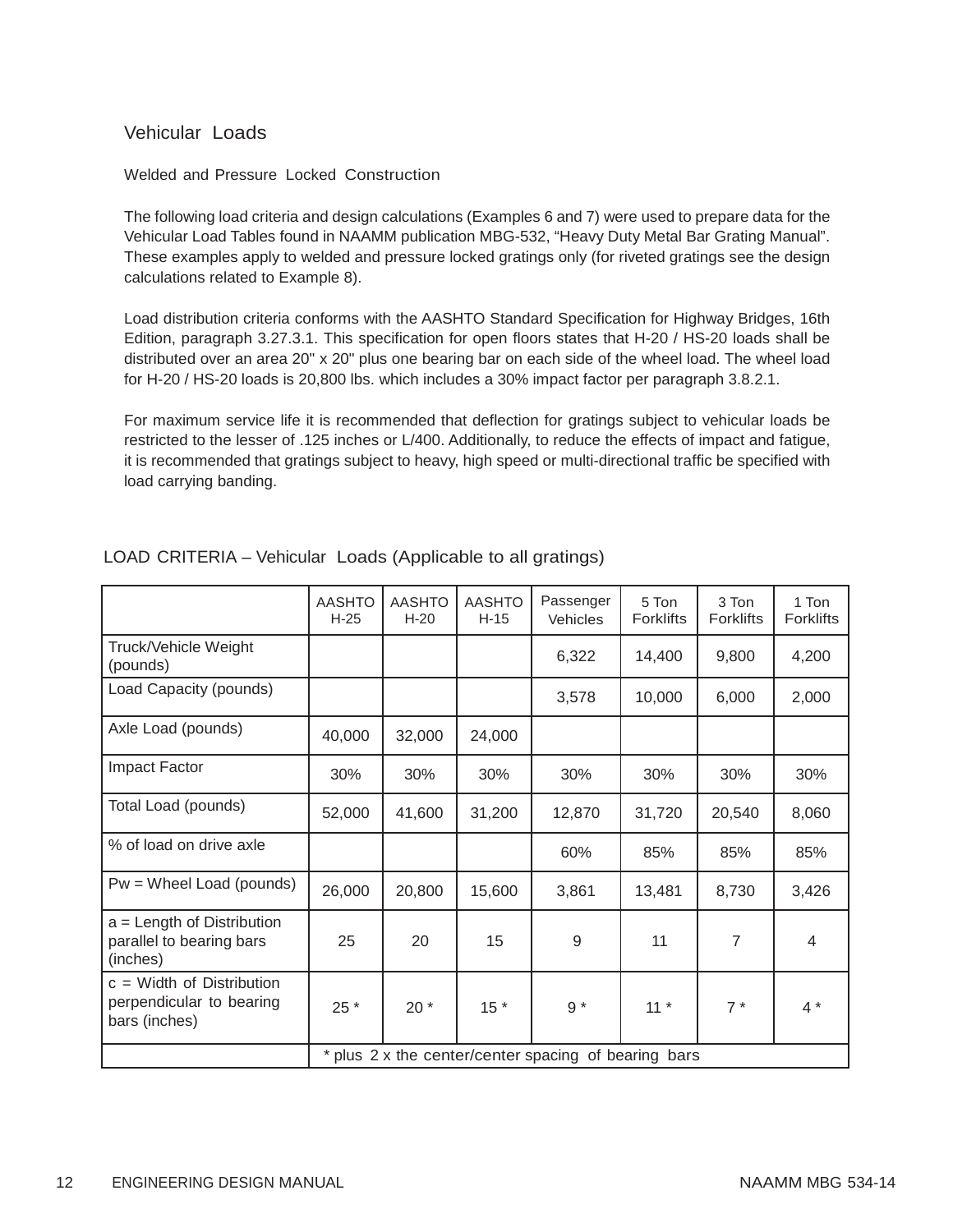Design Calculations:

 $S_b$  = section modulus per bar, in<sup>3</sup>  $F =$  allowable stress, psi a = length of distribution parallel to bearing bar, in c = width of distribution perpendicular to bearing bar, in  $P_b$  = load per bar, lb  $E =$  modulus of elasticity, psi  $I<sub>b</sub> = I$  of bearing bar, in<sup>4</sup>  $L =$  clear span, in

Maximum Span =  $4((S_b / (P_b/F)) + (a / 8)$ 

Deflection - Max Span =  $[P_b / (96)(E)(I_b)]$  [2(L)<sup>3</sup> - a<sup>2</sup> x L + a<sup>3</sup>/4]

#### Example 6 - Vehicular Load Calculations

Required: Determine maximum span for A-36 carbon steel grating, type W-22-4 3-1/2" x 3/8" for AASHTO H-20 loads. Deflection to be the lesser of .125 inches or L / 400.

Proposed Grating: W-22-4 3-1/2" x 3/8" Bearing bar spacing 1.375" Bearing bar depth 3-1/2" Bearing bar thickness 0.375"

Area of Distribution:

 $a =$  Parallel to bearing bars = 20"  $c = Perpendicular to bearing bars = 22.75"$ 

 $P_w$  = Wheel Load = 20,800 lb.

Material: A-36 Carbon Steel  $F = 20,0000$  psi E = 29,000,000 psi

 $N =$  Number of bars supporting load = c / 1.375 = 16.545  $P_b =$  load per bar =  $(P_w / N) = 1,257$  lb.  $P_b$  / F = .0629, in<sup>2</sup>  $I_b = bd^3 / 12 = 1.3398$  in<sup>4</sup>

Maximum Span =  $4((S_b / (P_b/F)) + (a / 8)) = 58"$ 

Deflection - Maximum Span =  $[P_b / (96)(E)(I_b)]$  [2(L)<sup>3</sup> - a<sup>2</sup> x L + a<sup>3</sup>/4] = .124"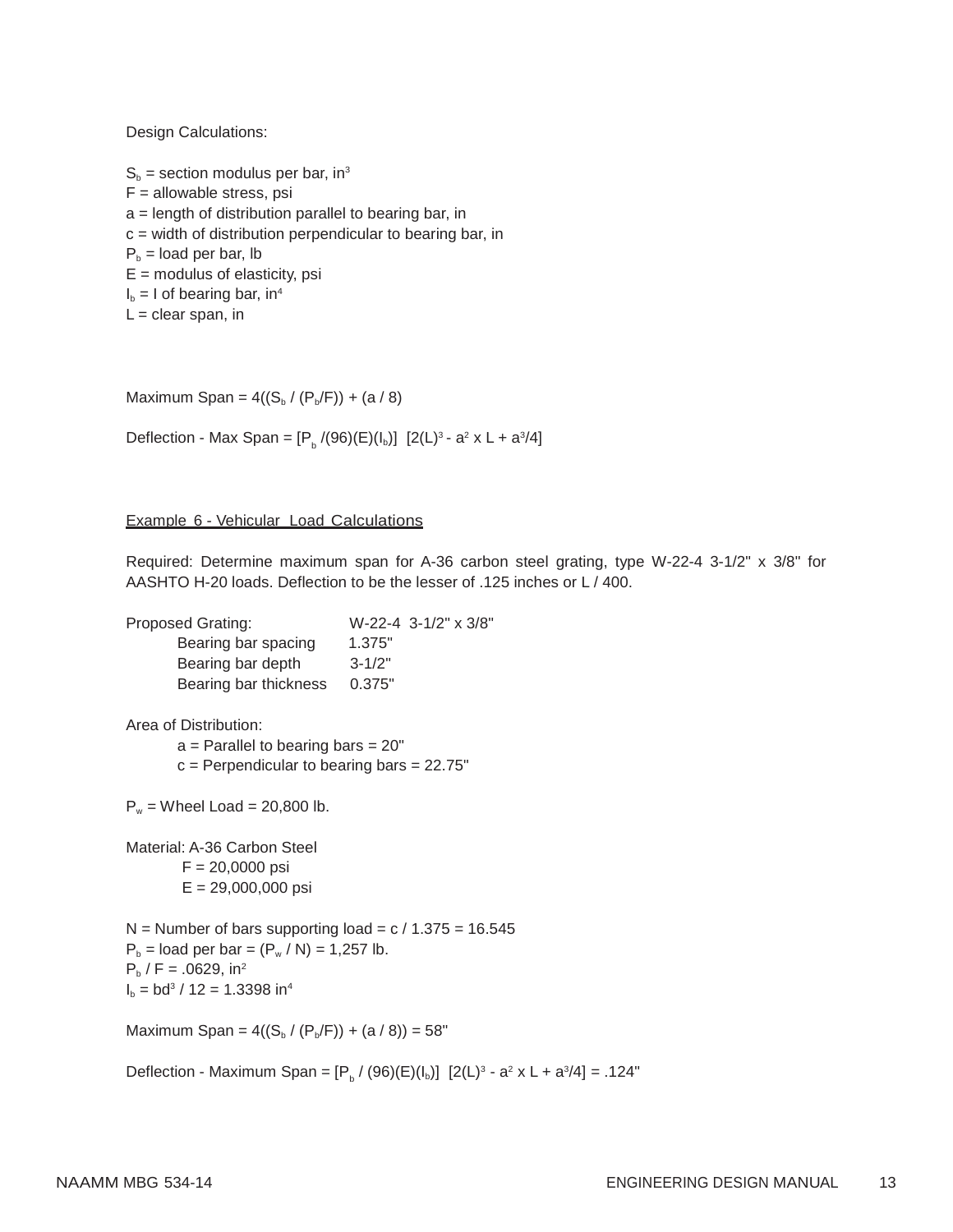Partially Distributed Vehicular Loads

The following design calculations were used to prepare data for vehicular loads when the tire contact length exceeds the clear span of the grating.

Example 7 – Partially Distributed Vehicular Load

Required: Determine a type W-22-4, A-36 carbon steel grating, capable of supporting H-20 loads over a 15 inch clear span, maximum deflection not exceeding the lesser of .125 inches or L/400.

Load Condition: AASHTO H-20

Area of Distribution:

 $a =$  Length of distribution parallel with bearing bars =  $20"$  $c =$  Width of distribution perpendicular to bearing bars = 22.75"  $P_w$  = Wheel load (pounds) = 20,800 lb.

Proposed Grating:  $W-22-4$  1- $1/2$ " x  $1/4$ " Bearing bar spacing 1.375"

| Bearing bar depth     | 1.50" |
|-----------------------|-------|
| Bearing bar thickness | .25"  |

Material: A-36 Carbon Steel

 $F = 20,000$  psi

 $E = 29,000,000$  psi

 $L =$  clear span in inches = 15"

 $M =$  maximum bending moment =  $(P_w/a)(L^2/8) = 29,250$  in. lb.

 $S<sub>o</sub>$  = required section modulus of grating = M / F = 1.4625 in<sup>3</sup>

 $A_w$  = center to center spacing of bearing bars = 1.375"

N = number of bars supporting load =  $c / A_w = 16.5455$ 

 $S_b$  = required section modulus per bar =  $S_a / N = .089$  in<sup>3</sup>/bar

Section Modulus Required per Bar = .089 in³

Section Modulus of Proposed Bar =  $0.094$  in $3$ 

Deflection Calculation:

 $I<sub>b</sub>$  = Moment of inertia of proposed bar = b x d<sup>3</sup> / 12 = 0.070 in<sup>4</sup>/bar

 $I<sub>a</sub>$  = Moment of inertia - grating =  $I<sub>b</sub>$  x N = 1.163 in<sup>4</sup>

Deflection =  $((5*(P_w/a) L^4)) / (384 El_g)$ 

Deflection equals  $= 0.020"$ 

(Deflection  $\leq$  .125" and L/400)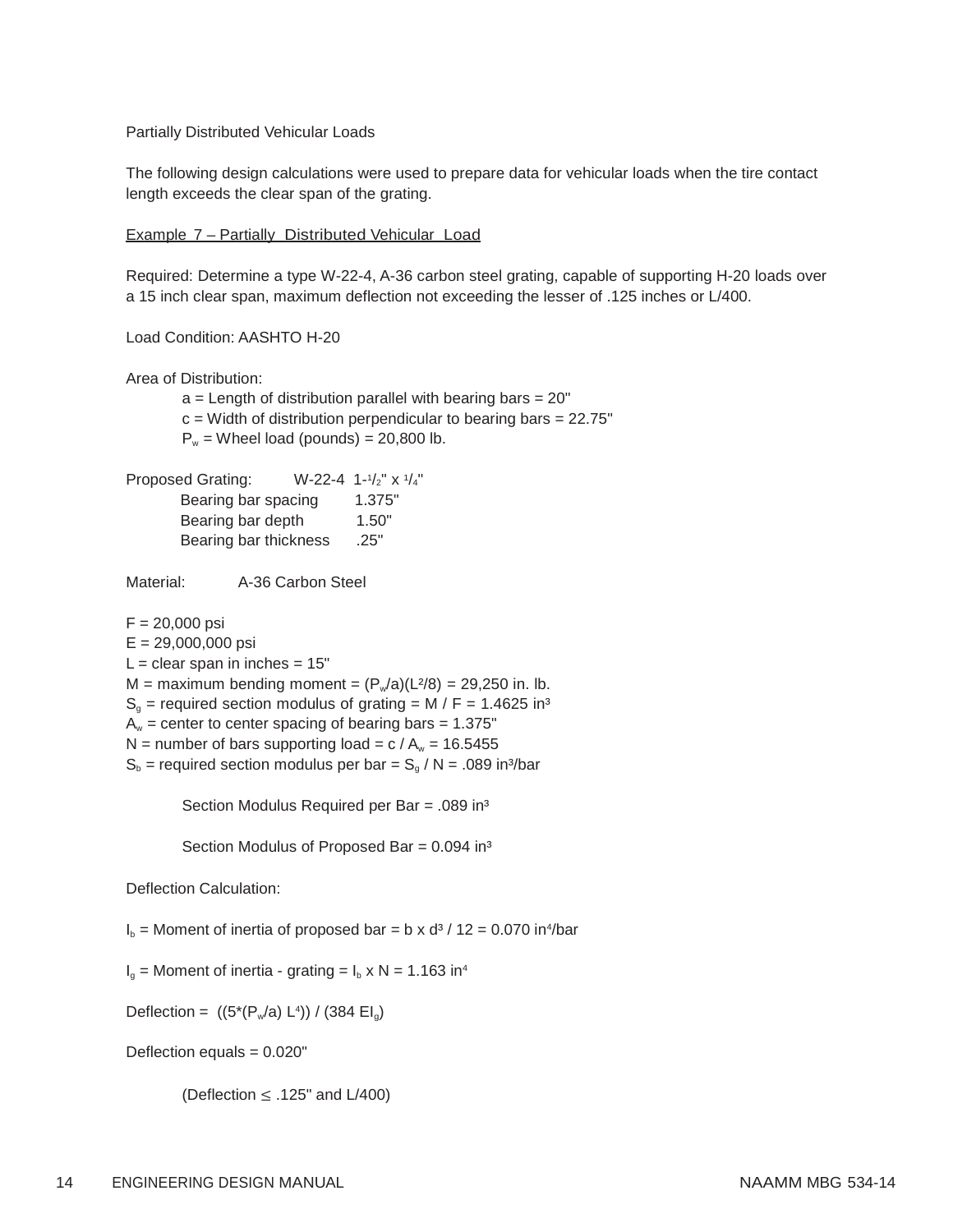#### Riveted Heavy Duty Gratings

The following design calculations were used to prepare data for the Vehicular Load Tables found in NAAMM publication MBG-532, "Heavy Duty Metal Bar Grating Manual". These design calculations and Example 8 apply specifically to type R-37-5 Riveted Grating.

#### Example 8 – Riveted Heavy Duty Vehicular Loads

Determine the maximum clear span "L" with simple supports for type R-37-5 size 5" x 1/4" A-36 Steel heavy duty riveted grating under AASHTO / HS-20 loading with maximum impact factor of 30%.

| Design Formulas and Descriptions:                                                                                         | Values                                    |  |  |  |
|---------------------------------------------------------------------------------------------------------------------------|-------------------------------------------|--|--|--|
| $S_{H20b}$ = Section modulus at bottom of grating under HS-20 loading.                                                    | $= 11.56$ (see calculations below)        |  |  |  |
| $I_{H20}$ = Moment of inertia of grating under HS-20 loading                                                              | $=$ 32.305 (see calculations below)       |  |  |  |
| $F =$ Max allowable fiber stress for ASTM A36 steel                                                                       | $= 20,000$ psi                            |  |  |  |
| a = Length of load distribution parallel to bearing bars                                                                  | $= 20"$                                   |  |  |  |
| $c =$ Width of load distribution perpendicular to bearing bars.*                                                          | $= 20" + 2$ bearing bars                  |  |  |  |
| $A_c$ = Distance center to center of main bearing bars = $A_r$ + b                                                        | $= 2.5625"$                               |  |  |  |
| $NbH20$ = Number of main bearing bars under load H-20                                                                     | $= 9.8$ (see calculation below)           |  |  |  |
| $N_{cH20}$ = Number of connecting bearing bars under load                                                                 | $= 8.8$ (see calculation below)           |  |  |  |
| $P_{UH20}$ = Partially distributed uniform load = Wheel load.                                                             | 20,800 lbs                                |  |  |  |
| $E =$ Modulus of elasticity (psi)                                                                                         | 29,000,000 psi                            |  |  |  |
| $M = Max$ moment applied to grating section                                                                               | 231,200 in Ibs (see calculation<br>below) |  |  |  |
| $L =$ Maximum clear span (in inches)                                                                                      | 54.5 inches (see calculation be-<br>low)  |  |  |  |
| Max moment = $M = S_{H20b}$ x F                                                                                           | Reference formula number 4                |  |  |  |
| Maximum span L = ((8M+(a x P <sub>UH20</sub> )) / (2 P <sub>UH20</sub> )                                                  | Reference formula number 12               |  |  |  |
| Deflection at max span = $P_{uH20}$ ((a/2) <sup>3</sup> + L <sup>3</sup> - a <sup>2</sup> L/2) / (48 E I <sub>H20</sub> ) | Reference formula number 17               |  |  |  |
| $^*$ c = a + 2 A<br>Reference AASHTO Specification for Bridges 16th edition paragraph 3.27.3.1                            |                                           |  |  |  |
| $N_{bH20} = (a / A_c) + 2$                                                                                                |                                           |  |  |  |
| $N_{cH20} = (a / A_c) + 1$                                                                                                |                                           |  |  |  |

Using the formulas above:

 $N<sub>bH20</sub> = (20 / 2.5625) + 2 = 9.8$  main bearing bars with each having thickness of 0.25" The depth of the main bearing bars is  $d_{\text{main}} = 5$ "  $N_{\text{ch20}} = (20 / 2.5625) + 1 = 8.8$  connecting bars with each having thickness of 0.1875" The depth of the connecting bars is  $d_{\text{connecting}} = 1.5"$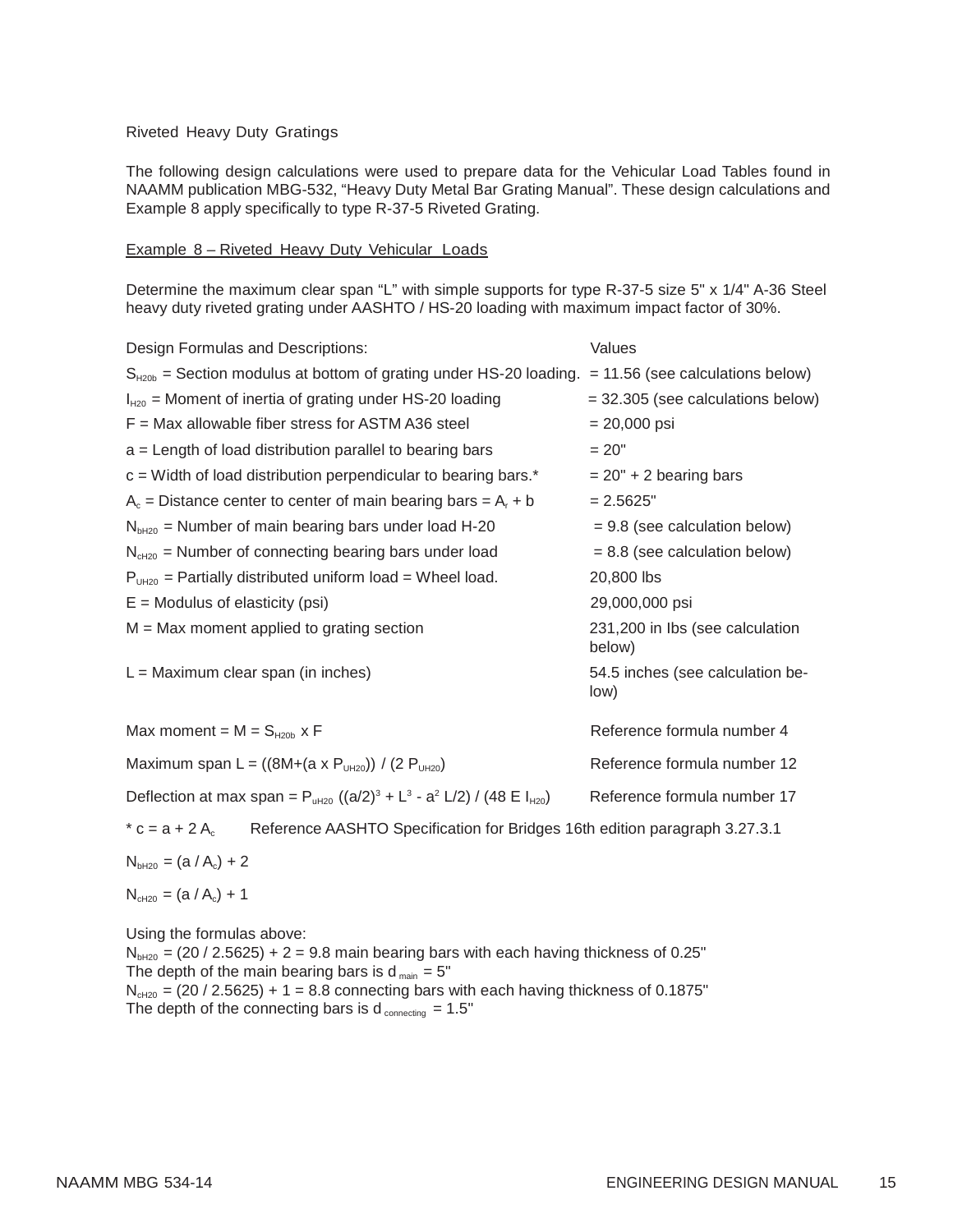The resulting section of riveted grating under load is modeled as a T section with dimensions shown below.



In the T section the centroid distance and second moment of inertia " $I_{H20}$ " can be calculated using the parallel axis theorem.

 $I_{H20}$  = 32.305 in<sup>4</sup> and the centroid distance to bottom is as shown 2.794"

 $S_{H20b} = I_{H20}$  / centroid distance to bottom = 32.305 / 2.794 = 11.56 in<sup>3</sup>

The maximum moment that can be applied to the section is  $M = S_{H20b}$  x F = 11.56 x 20,000 = 231,200 in lbs

Now using formula 12, Maximum Span is calculated as follows L =  $((8xM)+(a \times P<sub>UH20</sub>)) / (2 P<sub>UH20</sub>) = ((8 \times 231,200) + (20 \times 20,800) / (2 \times 20,800) = 54.5$  inches.

Deflection Calculation:

 $D_u = P_u [(a/2)^3 + L^3 - a^2 L/2] / (48 E I_{H20})$  $D_u = 20,8000$   $[(20/2)^3 + (54.5)^3 - (20)^2 \times 54.5 / 2] / (48 \times 29,000,000 \times 32.305)$  $D<sub>u</sub>$  = 0.070 in (≤ .125" and L/400)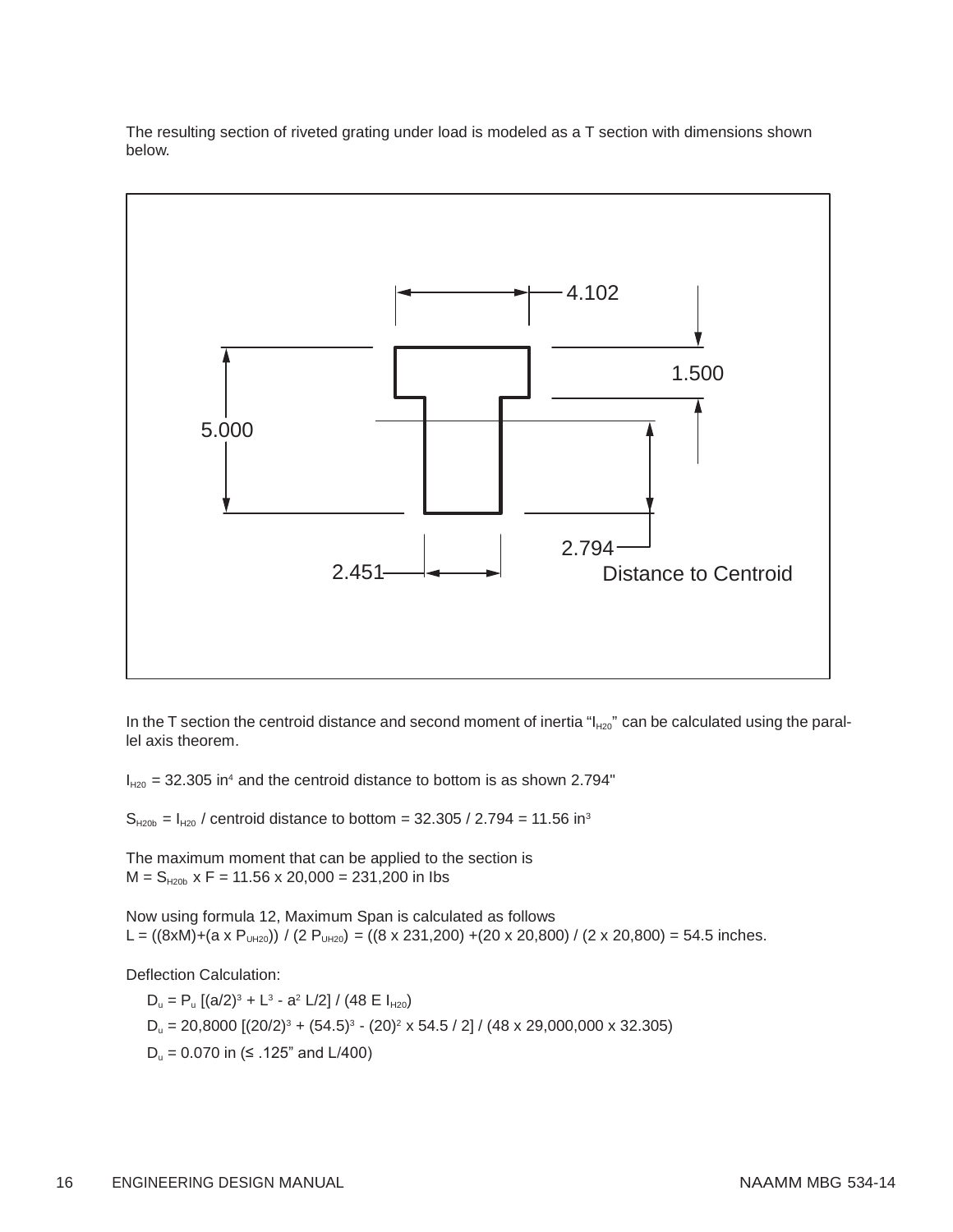#### METAL BAR GRATING DESIGN MANUAL

#### METRIC PRACTICE

The system of metric measurement used in this manual is from IEEE/ASTM SI 10-2002, "Standard for Use of the International System of Units (SI): The Modern Metric System."

SI prefixes:

k (kilo) =  $10^3$ 

M (mega) =  $10<sup>6</sup>$ 

G (giga) =  $10^9$ 

Corresponding units:

Length - meter, m millimeter, mm

Force - newton, N

Stress - pascal, Pa (newton/square meter)

Bending Moment - newton meter, N-m

#### Conversion factors:

 $1 in. = 0.0254 m = 25.4 mm$ 

1 in<sup>2</sup> = 645.16 mm<sup>2</sup>

1 in<sup>3</sup> = 16,387 mm<sup>3</sup>

1 in<sup>4</sup> =416,231 mm<sup>4</sup>

1 ft =  $0.3048$  m =  $304.8$  mm

1 ft<sup>2</sup> = 0.092903 m<sup>2</sup> = 92,903 mm<sup>2</sup>

```
1 lb (force) (lb) = 4.44822 N
```
1 kip = 4.44822 kN

1 psi =  $4.44822N/645.16mm^2$  = 0.006894757 N/mm<sup>2</sup> = 6,894.757 N/m<sup>2</sup>

 $= 6,894.757$  Pa = 6.894757 kPa = 0.006894757 MPa

1 psf = 47.88026 Pa = 0.04788026 kPa

1 pfw = 4.44822N/0.3048m = 14.5939 N/m of width

Sample Calculations - Stainless Steel Bar Grating

Load bearing capabilities and corresponding midspan deflections of a W-19 (1 x 1/8) welded stainless steel grating are calculated.

Using ASTM A666 Type 304

Allowable stress, F = 137.90 MPa Modulus of elasticity,  $E = 193,000$  MPa

 $A_w$ = 1.1875 in. = 30.16 mm

 $K = 12/A<sub>w</sub> = 12/1.1875 = 12 \times 25.4/30.16 = 10.105$ 

 $S_g = Kbd^2/6 = 10.105 \times (0.125 \times 25.4) \times (1 \times 25.4)^2/6 = 3,450 \text{ mm}^3$ 

 $I_g = Kbd^3/12 = 10.105 \times (0.125 \times 25.4) \times (1 \times 25.4)^3/12 = 43{,}800 \text{ mm}^4$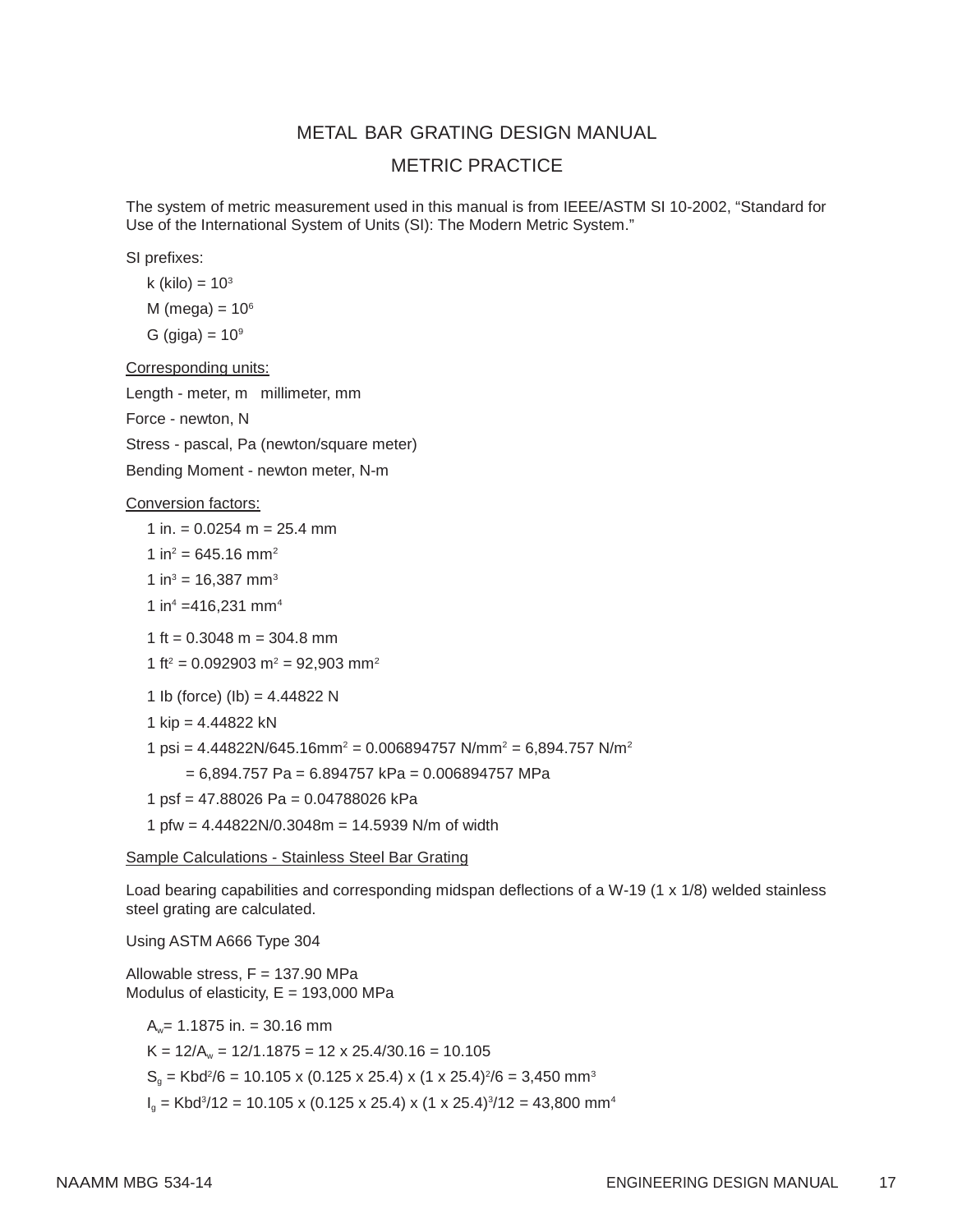If section modulus and moment of inertia are known in inch units, conversion is even simpler, and the result will be well within engineering accuracy.

If  $S_g = 0.21$  in<sup>3</sup> and  $I_g = 0.1053$  in<sup>4</sup>, then  $S_q = 0.21 \times 16,387 = 3,440$ mm<sup>3</sup>  $I<sub>a</sub> = 0.1053 \times 416,231 = 43,800$  mm<sup>4</sup>

To calculate loads and deflections for a 0.762 m (2'-6") span, the following procedures may be used:

Maximum bending moment for grating per 0.3048 m (1 ft) width

 $M_g$  = F x S<sub>g</sub> = 137.90 MPa (N/mm<sup>2</sup>) x 3,450 mm<sup>3</sup>  $= 475,728$  N mm = 475.7 N m per 0.3048 m of width

Concentrated Load at Midspan

Load,  $C = 4M<sub>g</sub>/L = 4 \times 475.7/0.762$  $= 2,497$  N per foot of width

 $= 2,497/(10<sup>3</sup> \times 0.3048)$ 

= 8.19 kN per meter of width

Defl,  $D_c = CL^3/48EI$ 

= 2,497 x 0.7623 x 109 /(48 x 193,000 x 43,800)

 $= 2.72$  mm

Uniform Load

Load,  $U = 8M_0/L^2 = 8 \times 475.6/0.762^2$  $= 6,553$  N/m per foot of width

 $= 6,553/(10^3 \times 0.3048)$ 

 $= 21.50$  kN/m<sup>2</sup>

Defl,  $D_u = 5UL$  4/384EI

= 5 x 6,553 x 0.7624 x 109 /(384 x 193,000 x 43,800)  $= 3.40$  mm